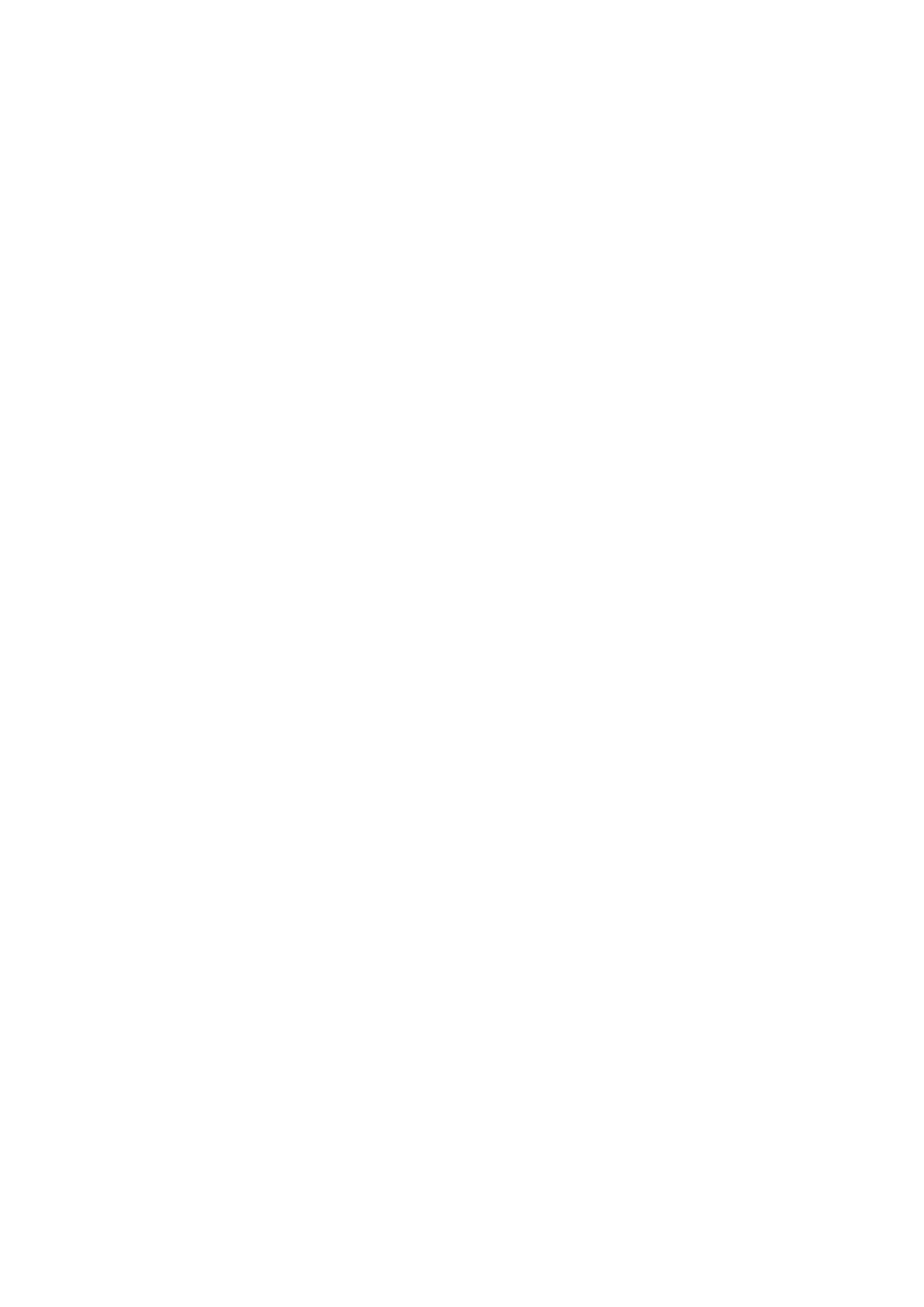#### **Contents**

| 10. Air Conditioner Operations and Performance 12 |  |
|---------------------------------------------------|--|
|                                                   |  |
|                                                   |  |
|                                                   |  |
|                                                   |  |

## **Installation Manual**

Safety Precautions

Read carefully before you install the air conditioner to make sure that the installation is correct.

There are two types of precautions as described below:

Warning: Failure to comply may lead to death or serious injury. Caution: Failure to comply may lead to injury or damage of the unit. Depending on the situation, this may also lead to serious injury. Once the installation is completed, and the unit has been tested and verified to be operating normally, please explain to the customer how to use and maintain the unit according to this manual. In addition, make sure that the manual is kept properly for future reference.

## **A** Warning

- Installation, maintenance and cleaning the filter work must be carried out by professional installers. Refrain from doing it yourself. Improper installation may cause water leakage, electric shock, or fire.
- Install the air conditioner according to the steps described in this manual. Improper installation may cause water leakage, electric shock, or fire.
- For installation in smaller rooms, you must adopt the relevant measures to prevent the refrigerant concentration from exceeding the limit. Please consult the sales agent on the relevant measures required. A high concentration of refrigerant in an airtight space can cause oxygen insufficiency (anoxia).
- Make sure the required parts and accessories are installed. Using unspecified parts may cause the air conditioner to malfunction or drop, as well as water leakage, electric shock, and fire.
- $\bullet$ Mount the air conditioner in a place that is sturdy enough to bear its weight. If the base is not secured properly, the air conditioner may drop leading to damages and injuries.
- Take in full consideration to the effects of strong winds, typhoons and earthquakes, and reinforce the installation. Improper installation may cause the air conditioner to drop leading to accidents.
- Make sure a standalone circuit is used for the power supply. All electrical parts must comply with the local laws and regulations, and what is stated in this installation manual. The installation works must be carried out by a professional and qualified electrician. Insufficient capacity or improper electrical works can lead to electric shock or fire.
- Use only electrical cables that fulfil the specifications. All wiring on site must be carried out in accordance with the connection diagram attached to the product. Make sure that there are no external forces acting on the terminals and wires. Improper wiring and installation may cause a fire.
- Make sure the power cord, communication and controller wiring are straight and level when you are working on the connections, and the cover on the electric box is tight. If the electric box is not closed properly, it may lead to electric shock, fire or overheating of electrical components.
- If the refrigerant leaks during installation, open the doors and windows immediately to ventilate the area. Refrigerant can produce toxic gases when in contact with fire.

Switch off the power supply before touching any electrical component.

- Do not touch the switch with wet hands. This is to prevent electrical shocks.
- -Do not come in direct contact with the refrigerant leaking from the connections of refrigerant piping. Otherwise, it may lead to frostbite.
- The air conditioner must be grounded. Do not connect the earth line (ground) to gas piping, water piping, lightning rods or telephone earth lines. Improper grounding can lead to electric shock or fire, and may cause mechanical failure due to current surges from lightning and so on.
- The earth leakage circuit breaker must be installed. There is a risk of electric shock or fire if the earth leakage circuit breaker is not installed.

## **A** Caution

- Install the water discharge piping according to the steps described in this manual, and make sure that the water discharge is smooth, and the piping is properly insulated to prevent condensation. Improper installation of the water discharge piping may lead to water leakage, and damage the indoor furniture.
- When mounting the indoor and outdoor units, make sure the power cord is installed at a distance of at least 1 m away from any TV or radio so as to prevent noise or interference with the images.
- The refrigerant required for the installation is R410A. Make sure the refrigerant is correct before installation. Incorrect refrigerant may cause the unit to malfunction.
- Do not install the air conditioner in the following places:
	- 1) Where there is oil or gas, such as the kitchen. Otherwise, the plastic parts may age, fall off or water may leak.
	- 2) Where there are corrosive gases (such as sulphur dioxide). Corrosion in the copper pipes or welded parts may cause the refrigerant to leak.
	- 3) Where there are machines emitting electromagnetic waves. Electromagnetic waves may interfere with the control system, causing the unit to malfunction.
	- 4) Where there is a high salt content in the air. When exposed to air with a high salt content, the mechanical parts will experience accelerated ageing which will severely compromise the service life of the unit.
	- 5) Where there are major voltage fluctuations. Operating the unit using a power supply system that has large voltage fluctuations will reduce the service life of the electronic components, and cause the unit's controller system to malfunction.
	- 6) Where there is a risk of leakage of flammable gases. Examples are sites that contain carbon fibres or combustible dust in the air, or where there are volatile combustibles (such as diluent or petrol). The above gases may cause explosion and fire.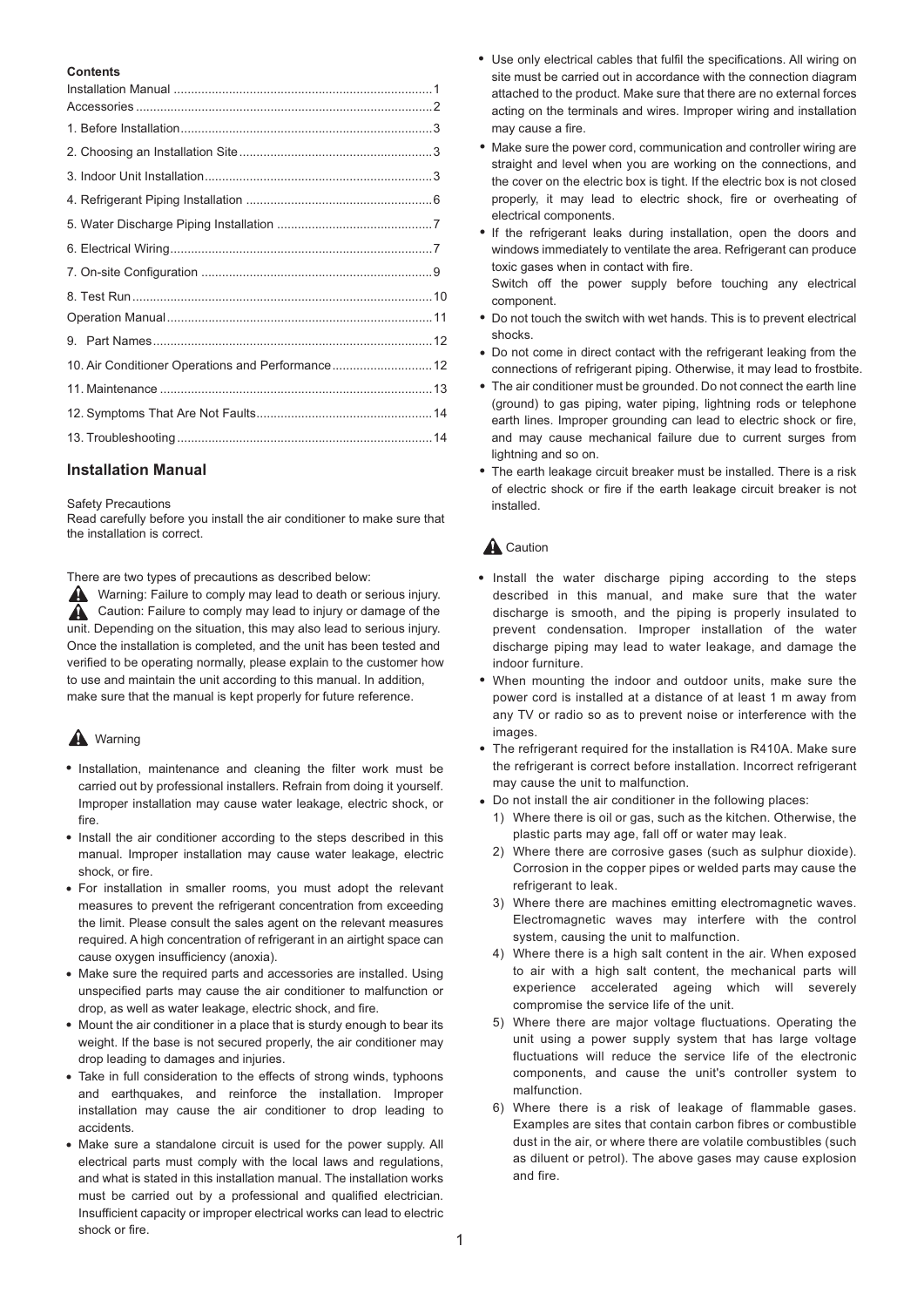- 7) Do not touch the fins of the heat exchanger as this may lead to injury.
- 8) Some products use the PP packing belt. Do not pull or tug on the PP packing belt when you transport the product. It will be dangerous if the packing belt breaks.
- 9) Note the recycling requirements for nails, wood, carton and other packaging materials. Do not discard these materials directly as these may lead to bodily harm.
- 10) Tear up the packaging bag for recycling to prevent children from playing with it, and leading to suffocation.

## **Accessories**

Verify that the air conditioner includes the following accessories.

| Code           | Name                                  | Appearance                    | Qty            |
|----------------|---------------------------------------|-------------------------------|----------------|
| 1              | <b>Installation Manual</b>            |                               |                |
| 2              | Insulation piping(two kinds)          |                               | $\overline{2}$ |
| 3              | Display assembly                      | $\circ$<br>0000               |                |
| 4              | Installation screws<br>(ST3.9x12-C-H) |                               | 4              |
| 5              | Brass nut                             |                               |                |
| 6              | Support display panel                 | $\circ$<br>$\circ$<br>$\circ$ |                |
| $\overline{7}$ | Connecting wire group                 | Commod                        |                |

#### Accessories to purchase locally

| Code | Name                            | Appearance | <b>Dimensions</b>                                                                                                                                                                                                                                                | Qty                                                  | <b>Note</b>                                               |
|------|---------------------------------|------------|------------------------------------------------------------------------------------------------------------------------------------------------------------------------------------------------------------------------------------------------------------------|------------------------------------------------------|-----------------------------------------------------------|
|      | Copper pipe                     |            | purchase copper<br>and<br>pipes that<br>Choose<br>correspond to the length and size calculated for<br>the selected model in the installation manual of the<br>outdoor unit and your actual project requirements.                                                 | To purchase based on actual<br>project requirements. | Use to connect indoor<br>refrigerant piping.              |
| 2    | PVC pipe for<br>water discharge |            | Outer diameter: 37-39 mm, inner diameter: 32 mm                                                                                                                                                                                                                  | To purchase based on actual<br>project requirements. | Use to discharge condensed<br>water from the indoor unit. |
| 3    | Insulation casing<br>for piping |            | The inner diameter is based on the diameter of the<br>copper and PVC pipes. The thickness of the pipe<br>casing is 10 mm or more. Increase the thickness of<br>the casing (20 mm or thicker) when the temperature<br>exceeds 30°C or the humidity exceeds RH80%. | To purchase based on actual<br>project requirements. | Protect piping from<br>condensation.                      |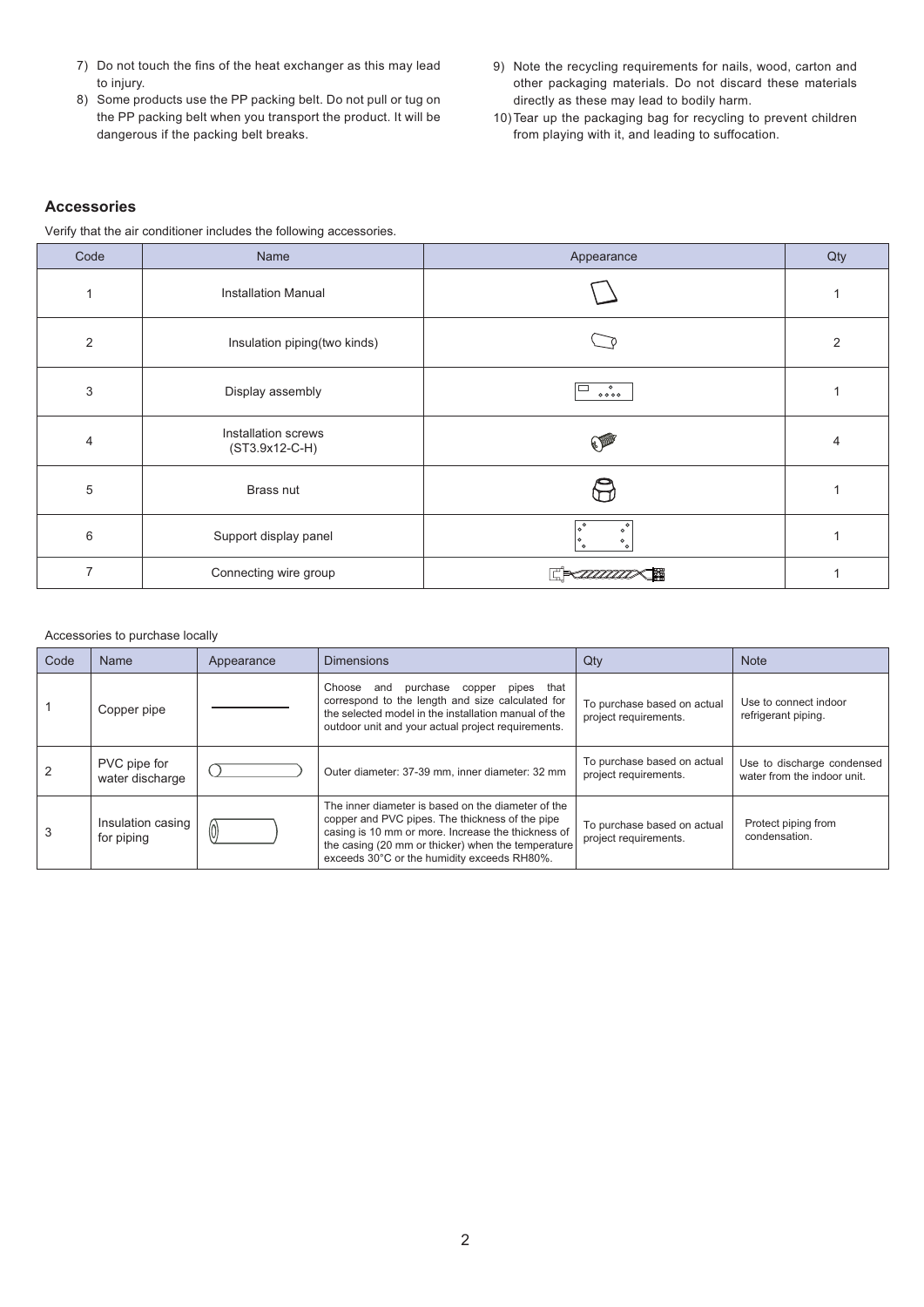## **1. Before Installation**

- 1. Determine the route to move the unit to the installation site.
- 2. First unseal and unpack the unit. Then drag the bottom to move the unit. Refrain from exerting force on other parts of the unit, especially the refrigerant piping, water discharge piping, and the plastic parts.

## **2. Choosing an Installation Site**

- 1. Choose a site that fully complies with the following conditions and user requirements to install the air conditioning unit.
- Well ventilated.
- Unobstructed airflow.
- Strong enough to bear the weight of the indoor unit.
- Ceiling has no obvious slant.
- There is sufficient space for repair and maintenance work to be carried out.
- No leakage of flammable gas.
- The length of the piping between the indoor and outdoor units is within the permitted range (refer to the manual on installation of the outdoor unit).
- 2. Space required for installation (unit (mm)):



#### Table 2.1

| Version | F4         | F <sub>5</sub> | F <sub>3</sub> |
|---------|------------|----------------|----------------|
| a(mm)   | $\geq$ 150 | $\geq 150$     | $\geq$ 200     |
| b(mm)   |            |                | $\geq 80$      |

Figure 2.3 F3 version

3. Based on the shape of the room, determine the airflow directions for the installation site. See Figure 2.4 for the schematic on the direction of airflow.



**3. Indoor Unit Installation**

Make sure that only specified components are used for the installation works.

#### **3.1 Installation with lifting bolts**

Use different bolts for the installation depending on the installation environment.



Figure 3.1



Figure 3.2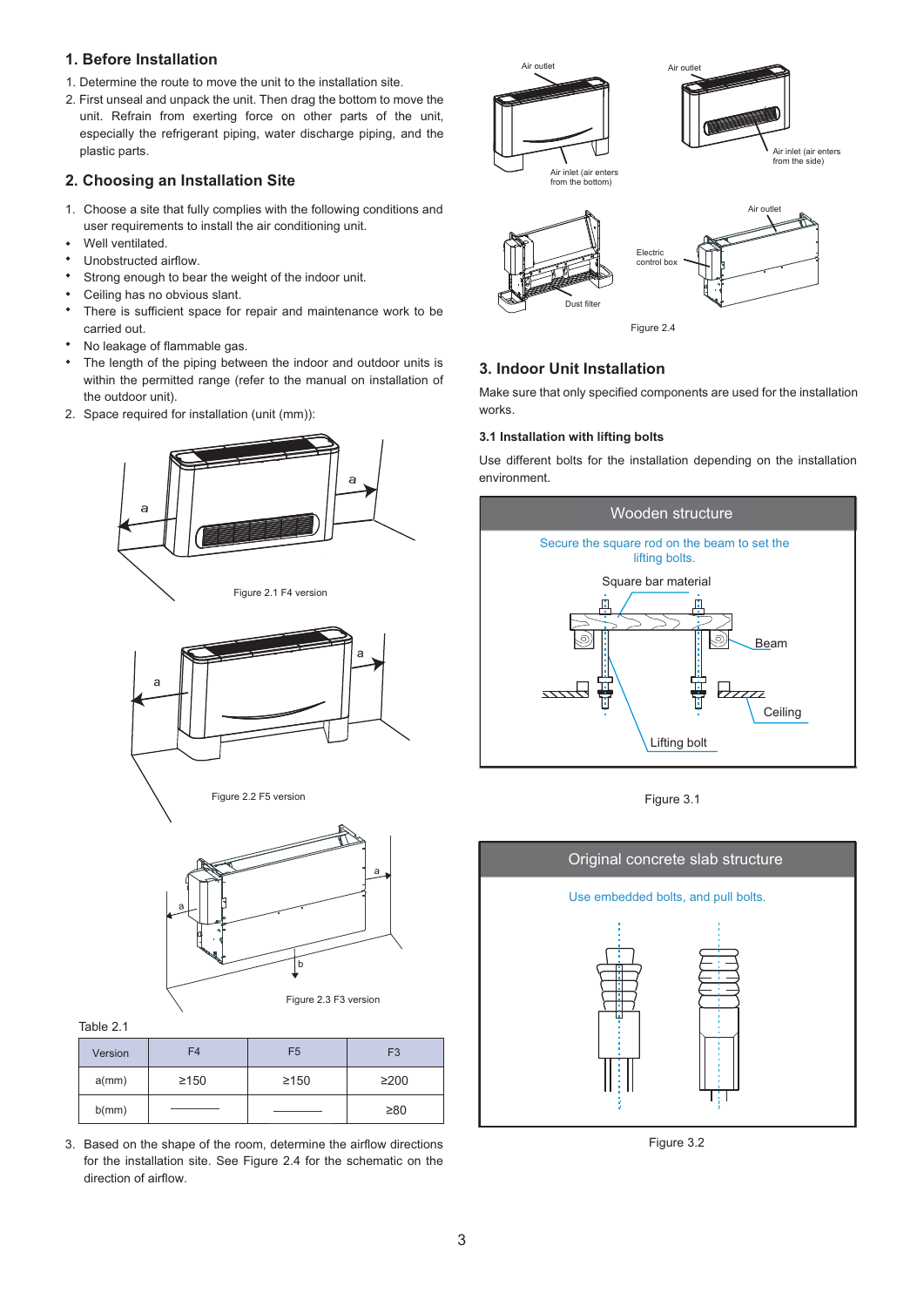

Figure 3.3

## **A** Caution

 All bolts should be made from high quality carbon steel (with galvanized surface or other rust prevention treatment) or stainless steel.

#### **3.2 Mounting for F4 version**

- Follow the instructions below to mount and install:
- 1) Dismantle the panel, and follow the instructions described in the following diagram to remove the structure and fix the screws.





- 2) Determine and clearly mark the mounting location on the wall based on the positions of the mounting holes of the unit body (may also refer to the data in Table 3.1).
- 3) At the marked positions on the wall, use electric drill to drill 4 holes that are  $\Phi$ 6 mm, and 40 mm deep each. Then use 4 X M6 expansion bolts to secure the unit body.



#### Dimensions of unit



*Figure 3.6*

Table.3.1

| Capacity<br>(kW) | A/mm) | B/mm) | C/mm |
|------------------|-------|-------|------|
| $2.2 - 2.8$      | 1000  | 225   | 596  |
| $3.6 - 4.5$      | 1200  | 225   | 596  |
| $5.6 - 8.0$      | 1500  | 225   | 596  |

#### **3.3 Mounting for F5 version**

- **Follow the instructions below to mount and install:**
- 1) Dismantle the panel, and follow the instructions described in the following diagram to remove the structure and fix the screws:



Figure 3.7

- 2) Put the air conditioner on the mounting bracket, and secure it with screws (refer to Figure 3.8).
- 3) Determine and clearly mark the installation location on the wall based on the positions of the installation holes of the unit body (may also refer to the data in Table 3.2).
- 4) At the marked positions on the wall, use electric drill to drill 4 holes that are  $\Phi$ 6 mm, and 40 mm deep each. Then use 4 X M6 expansion bolts to secure the unit body.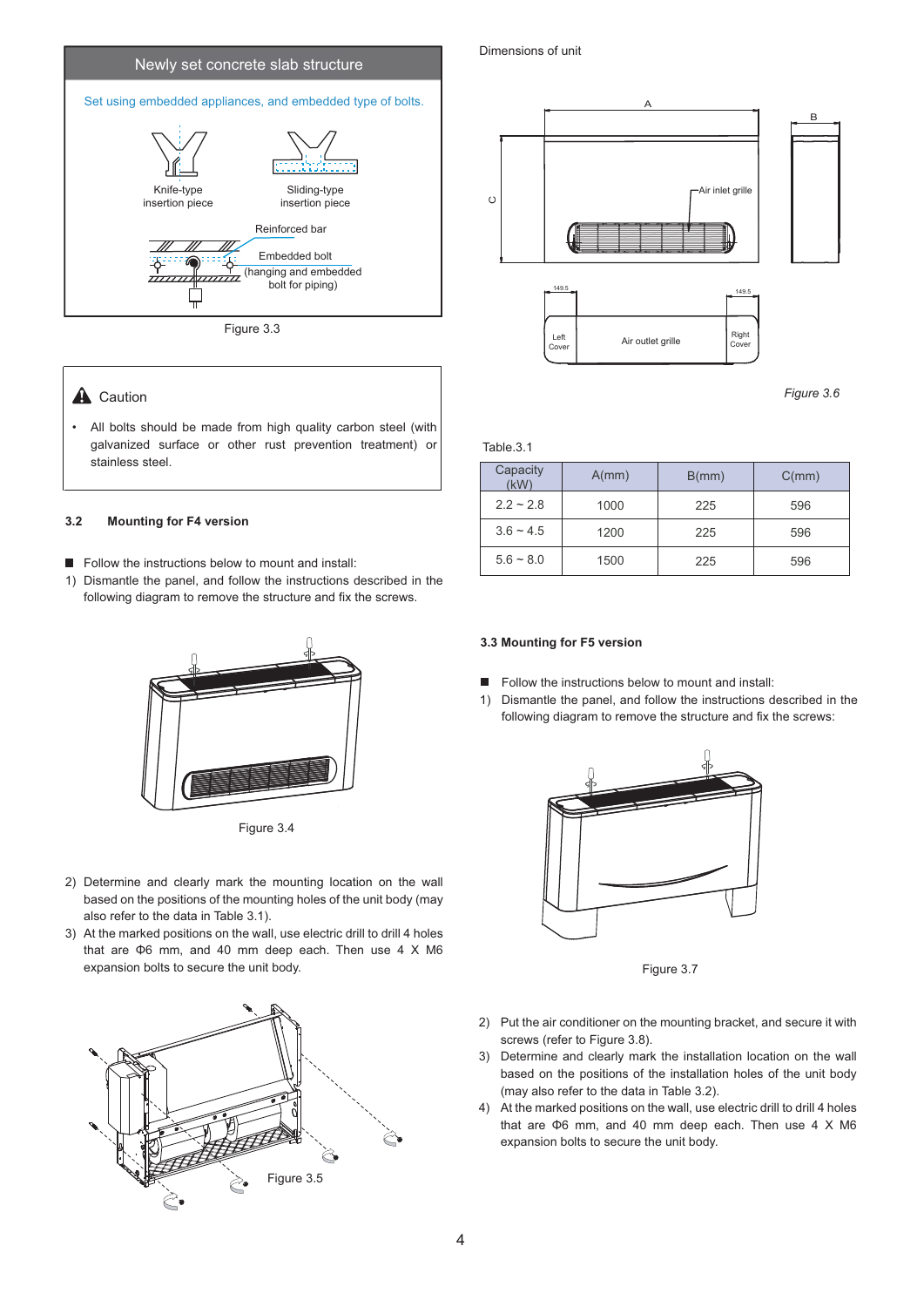

**Dimensions of unit**



Table.3.2

| Capacity<br>(kW) | A/mm) | B/mm) | C/mm | D(mm) | E/mm) |
|------------------|-------|-------|------|-------|-------|
| $2.2 - 2.8$      | 1000  | 220   | 596  | 677   | 150   |
| $3.6 - 4.5$      | 1200  | 220   | 596  | 677   | 150   |
| $5.6 - 8.0$      | 1500  | 220   | 596  | 677   | 150   |

#### **3.4. Mounting Method for F3 version**

Follow the instructions below to mount and install:

- 1) Determine and clearly mark the mounting location on the wall based on the positions of the mounting holes of the unit body (may also refer to the data in Table 3.3 to determine the mounting position on the wall).
- 2) At the marked positions on the wall, use electric drill to drill 4 holes that are  $\Phi$ 6 mm, and 40 mm deep each. Then use 4 X M6 expansion bolts to secure the unit body.



Dimensions of unit





Table 3.3

| Capacity (kW) |            | в           | $C \text{ (mm)}$ |
|---------------|------------|-------------|------------------|
| $2.2 - 2.8$   | $\Phi$ 6.4 | $\Phi$ 12.7 | 725              |
| $3.6 - 4.5$   | $\Phi$ 6.4 | $\Phi$ 12.7 | 925              |
| $5.6 - 8.0$   | $\Phi$ 9.5 | $\Phi$ 15.9 | 1225             |

#### **A** Caution

• All the figures in this manual are for illustration purposes only. The actual air conditioner you purchased may not have the same appearance and functions as those listed in these figures. Please refer to the actual product model.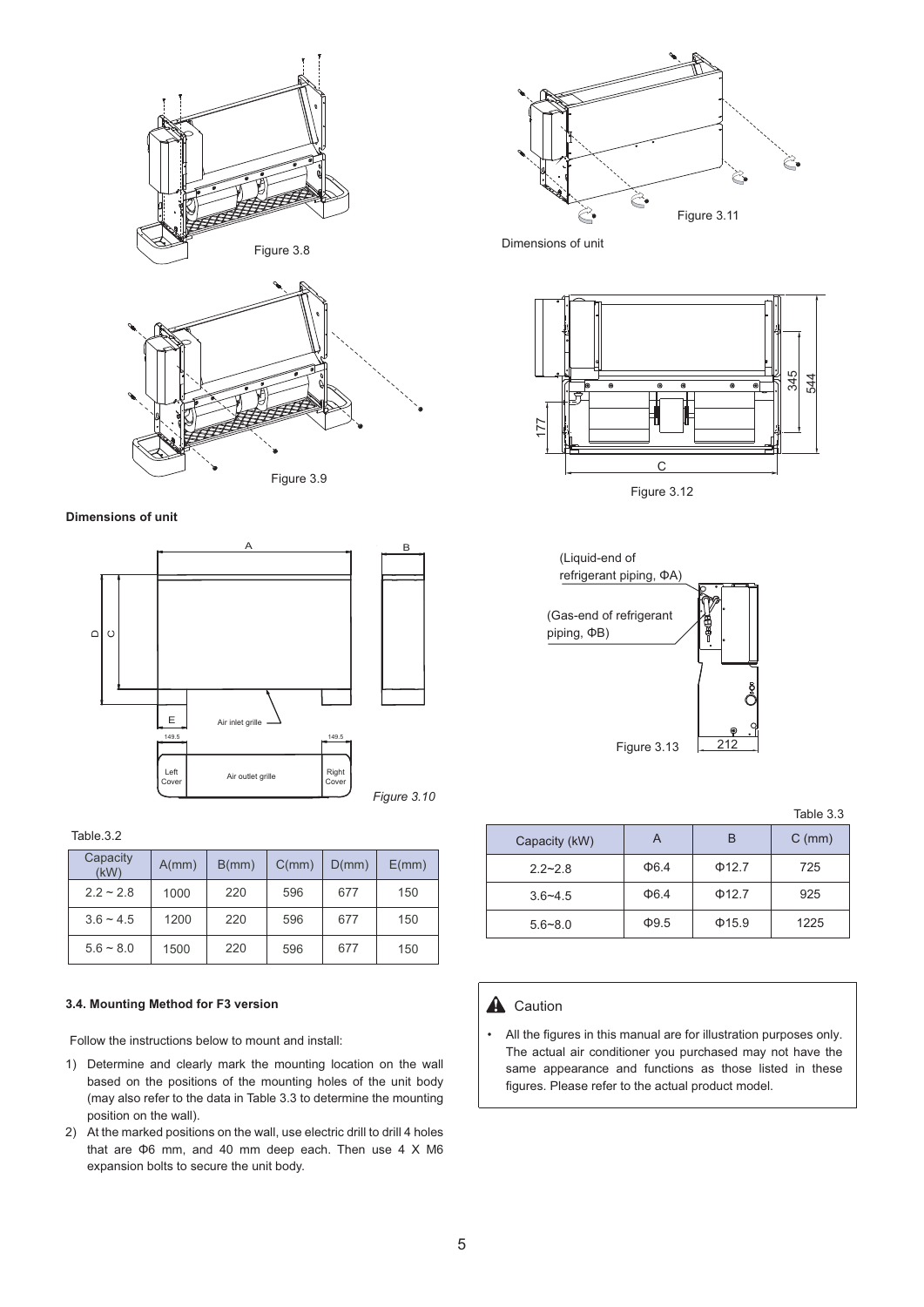#### **4. Refrigerant Piping Installation**

**4.1 Length and Level Difference Requirements for the Piping Connections to the Indoor and Outdoor Units**

The length and level difference requirements for the refrigerant piping are different for different indoor and outdoor units. Refer to the installation manual of the outdoor unit.

#### **4.2 Piping Material and Size**

- 1. Piping material: Copper pipes for air handling.
- 2. Piping size: Choose and purchase copper pipes that correspond to the length and size calculated for the selected model in the installation manual of the outdoor unit and your actual project requirements.

#### **4.3 Piping Layout**

- 1. Seal the two ends of the piping properly before you connect the indoor and outdoor piping. Once unsealed, connect the piping of the indoor and outdoor units as quickly as possible to prevent dust or other debris from entering the piping system via the unsealed ends, as this may cause the system to malfunction.
- 2. If the piping needs to go through walls, drill the opening in the wall, and place accessories like casings and covers for the opening properly.
- 3. Place the refrigerant connecting piping and the communication wiring for the indoor and outdoor units together, and bundle them tightly to make sure air does not enter and condensate to form water that may leak from the system.
- 4. Insert the bundled piping and wiring from outside the room through the wall opening into the room. Be careful when you lay out the piping. Do not damage the piping.

#### **4.4 Piping Installation**

- Refer to the installation manual attached with the outdoor unit on installation of the refrigerant piping for the outdoor unit.
- All gas and liquid piping must be properly insulated; otherwise, this may cause water to leak. Use heat insulation materials that can withstand high temperatures above 120°C to insulate the gas pipes. In addition, the insulation of the refrigerant piping should be reinforced (20 mm or thicker) in situations where there is high temperature and/or high humidity (when part of refrigerant piping part is higher than 30°C or when the humidity exceeds RH80%). Otherwise, the surface of the heat insulation material may be exposed.
- Before the works are carried out, verify that the refrigerant is R410A. If the wrong refrigerant is used, the unit may malfunction.
- Other than the specified refrigerant, do not let air or other gases enter the refrigeration circuit.
- If the refrigerant leaks during installation, make sure you fully ventilate the room.
- Use two wrenches when you install or dismantle the piping, a common wrench and a torque wrench. See Figure 4.1.



Figure 4.1 Pipe fittings

Slot the refrigerant piping into the brass nut (accessory 14), and expand the pipe socket. Refer to the following table for the size of the pipe socket and the appropriate tightening torque.

| External<br>diameter (mm) | <b>Tightening torque</b> | Flared opening<br>diameter (A) | Flared opening                     |
|---------------------------|--------------------------|--------------------------------|------------------------------------|
| $\Phi$ 6.35               | $14.2 - 17.2N \cdot m$   | $8.3 - 8.7$ mm                 |                                    |
| $\Phi$ 9.53               | $32.7 - 39.9 N \cdot m$  | 12-12.4mm                      | $90^{\circ}$ ± 4                   |
| Φ12.7                     | $49.5 - 60.3N \cdot m$   | 15.4-15.8mm                    | $45^{\circ} \pm 2$<br>$RO.4 - 0.8$ |
| $\Phi$ 15.9               | $61.8 - 75.4 N \cdot m$  | 18.6-19mm                      | Figure 4.2                         |
| Φ19.1                     | $97.2 - 118.6 N \cdot m$ | 22.9-23.3mm                    |                                    |

#### **A** Caution

• Apply the appropriate tightening torque according to the installation conditions. Excessive torque will damage the socket cap, and the cap will not be tight if you apply insufficient torque, leading to leakages.

Before the socket cap is installed on the pipe socket, apply some refrigerant oil on the socket (both inside and outside), and then rotate it three or four times before you tighten the cap. See Figure 4.3.



#### **A** Precautions to take when welding the refrigerant pipes

- Before you weld the refrigerant pipes, fill the pipes with nitrogen first to discharge the air in the pipes. If no nitrogen is filled during welding, a large amount of oxide film will form inside the piping which may cause the air conditioning system to malfunction.
- Welding can be carried out on the refrigerant pipes when the nitrogen gas has been replaced or refilled.
- When the pipe is filled with nitrogen during welding, the nitrogen must be reduced to 0.02 MPa using the pressure release valve. See Figure 4.4.



#### **4.5 Air Tightness Test**

Carry out the air tightness test on the system according to the instructions in the installation manual of the outdoor unit.

## **A** Caution

• The Air Tightness Test helps to ensure that the air and liquid cut-off valves of the outdoor unit are all closed (maintain the factory defaults).

#### **4.6 Heat Insulation Treatment for Gas-Liquid Piping Connections for the Indoor Unit**

- The heat insulation treatment is carried out on the piping at the gas and liquid sides of the indoor unit respectively.
	- a. The piping on the gas side must use heat insulation material that can withstand temperatures of 120°C and more.
	- b. For the piping connections of the indoor unit, use the insulation casing for copper pipes (accessory 7) to carry out the insulation treatment, and close all gaps.



Figure 4.5

#### **4.7 Vacuum**

Create a vacuum in the system according to the instructions in the installation manual of the outdoor unit.

## **A** Caution

• For the vacuum, make sure that the air and liquid cut-off valves of the outdoor unit are all closed (maintain the factory status).

#### **4.8 Refrigerant**

Charge the system with refrigerant according to the instructions in the installation manual of the outdoor unit.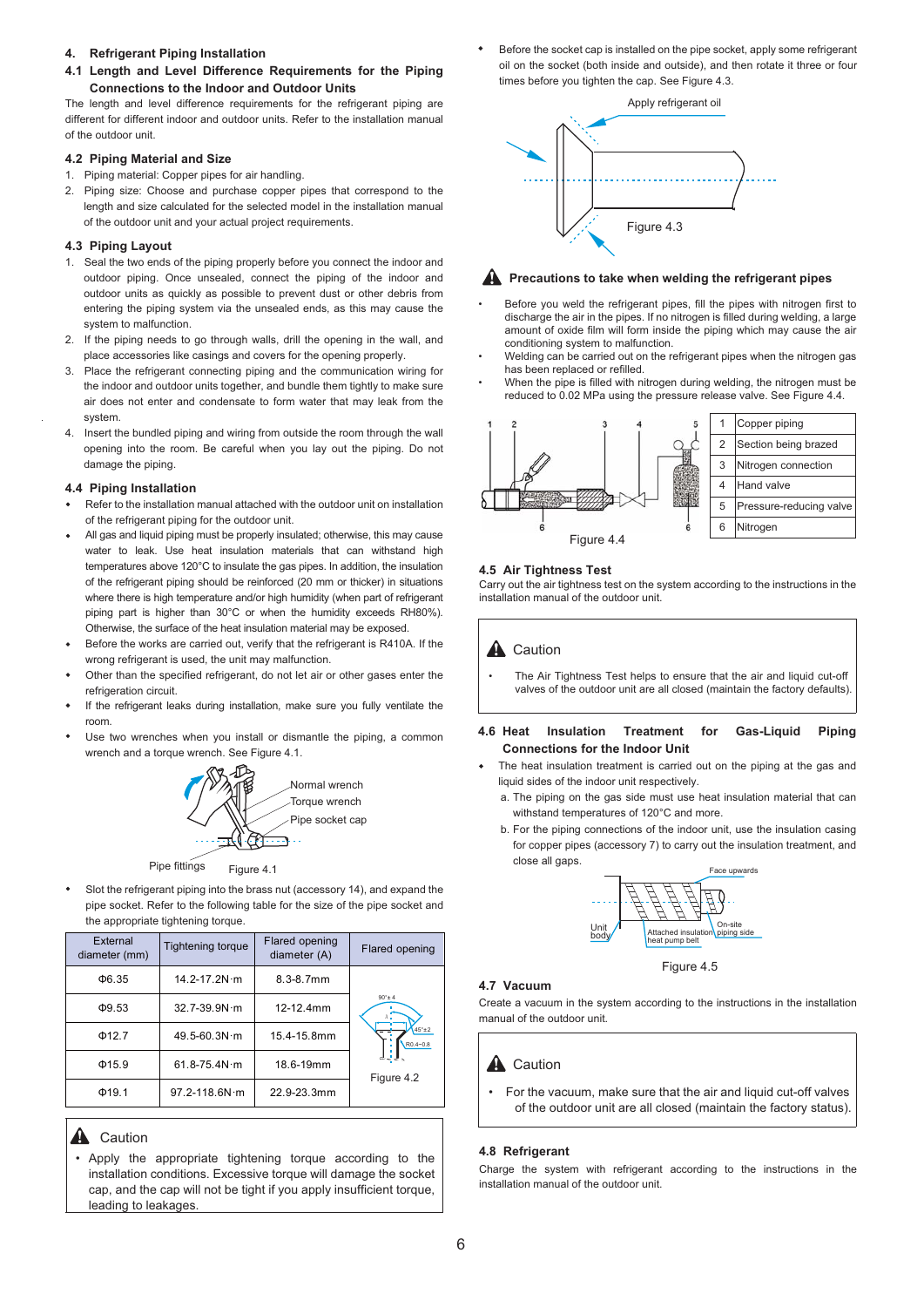#### **5. Water Discharge Piping Installation**

#### **5.1. Water Discharge Piping Installation for Indoor Unit**

- 1. Use PVC pipes for the water discharge pipes (outer diameter: 37~39 mm, inner diameter: 32 mm). Based on the actual installation circumstance, users can purchase the appropriate piping length from sales agent or local after-sales service centre, or purchase directly from the local market.
- 2. Insert the water discharge pipe into the end of the water suction connecting pipe of the unit body, and use the ring clamp to clamp the water discharge pipes with the insulation casing for the water outlet piping securely.
- 3. Use the insulation casing for water discharge piping to bundle the water suction and discharge pipes of the indoor unit (especially the indoor portion). and use the tie for the water discharge piping to bind them firmly to make sure air does not enter and condense.
- 4. In order to prevent the back-flow of water into the interior of the air conditioner when the operation stops, the water discharge pipe should slope downwards towards the outside (drainage side) at a slope of more than 1/100. Make sure that the water discharge pipe does not swell or store water; otherwise, it will cause strange noises. See Figure 5.1.
- 5. When connecting the water discharge piping, do not use force to pull the pipes to prevent the water suction pipe connections from coming loose. At the same time, set a supporting point at every 0.8~1 m to prevent the water discharge pipes from bending. See Figure 5.1.



- 6. When connecting to a long water discharge pipe, the connections must be covered with the insulation casing to prevent the long pipe from coming loose.
- 7. When the outlet of the water discharge pipe is higher than the pipe connection for water suction, try to keep the water discharge pipe as vertical as possible, and the water outlet connecting fittings will bend so that the height of the water discharge pipe should be within 1000 mm away from the base of the drain pan. Otherwise, there will be excessive water flow when the operation stops. See Figure 5.2.



Figure 5.2 Centralised water discharge

8. The end of the water discharge pipe must be more than 50 mm above the ground or from the base of the water discharge slot. Besides, do not put it in the water.

#### **A** Caution

- Make sure all the connections in the piping system are properly sealed to prevent water leakages.

#### **5.2 Water Discharge Test**

- Before the test, make sure that the water discharge pipeline is smooth, and check that each connection is sealed properly. Conduct the water discharge test once the unit is installed.
	- 1. Use the water injection pipe to inject 500 ~ 1000 ml of water into the water pan.
	- 2. Verify that the water discharge piping outlet discharges water properly, and check for water leakages at each joint.

## **6. Electrical Wiring**

#### $\mathbf{A}$ Warning

- All the supplied parts, materials and electrical works must comply with local regulations.
- Use only copper wires
- Use a dedicated power supply for the air-conditioners. The power voltage must be in line with the rated voltage.
- The electrical wiring works must be carried out by a professional technician, and must comply with the labels stated in the circuit diagram.
- Before the electrical connection works are carried out, turn off the power supply to prevent injuries caused by electric shock.
- The external power supply circuit of the air conditioner must include an earth line, and the earth line of the power cord connecting to the indoor unit must be securely connected to the earth line of the external power supply.
- Leakage protective devices must be configured according to the local technical standards and requirements for electrical and electronic devices.
- The fixed wiring connected must be equipped with an all-pole disconnection device with a minimum 3 mm contact separation.
- The distance between the power cord and signalling line must be at least 300 mm to prevent the occurrences of electrical interference, malfunction or damage to electrical components. At the same time, these line must not come in contact with the piping and valves.
- Choose electrical wiring that conforms to the corresponding electrical requirements.
- Connect to the power supply only after all the wiring and connection works have been completed, and carefully checked to be correct.

#### **6.1 Power Cord Connection**

- Use a dedicated power supply for the indoor unit that is different from the power supply for the outdoor unit.
- Use the same power supply, circuit breaker and leakage protective device for the indoor units connected to the same outdoor unit.



Figure 6.1

Figure 6.2 shows the power supply terminal of the indoor unit.



When connecting to the power supply terminal, use the circular wiring terminal with the insulation casing (see Figure 6.3).

- If circular wiring terminal with the insulation casing cannot be used, please make sure that:
- Do not connect two power cords with different diameters to the same power supply terminal (may cause overheating of wires). See Figure 6.4.
- Use power cord that conforms to the specifications and connect the power cord firmly. To prevent the cord from being pulled out by external force, make sure it is fixed securely.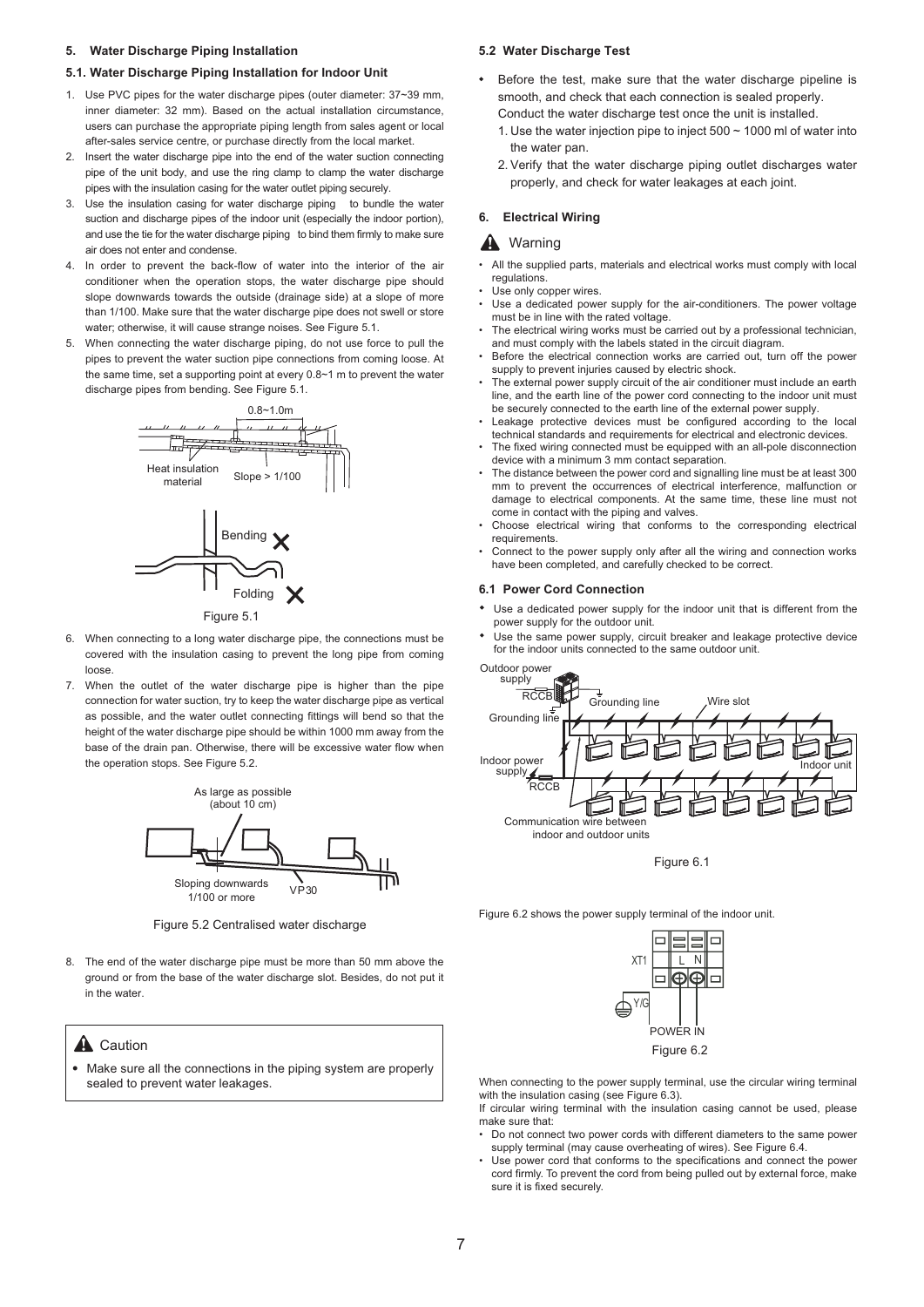

#### **6.2 Electrical Wiring Specifications**



Refer to Table 6.1 for the specifications of the power cord and communication wire. A wiring capacity that is too small will cause electrical wiring overheating, and lead to accidents when the unit burns and becomes damaged.

#### Table 6.1

| Model                                                            |                    | 2.2-8.0kW                         |  |
|------------------------------------------------------------------|--------------------|-----------------------------------|--|
|                                                                  | Phase              | 1-phase                           |  |
| Power<br>supply                                                  | Volt and frequency | 220-240V~50Hz<br>220-240V~50/60Hz |  |
| Communication wire between<br>indoor and outdoor units           |                    | Shielded 3×AWG16-AWG18            |  |
| Communication wire between<br>indoor unit and wired controller * |                    | Shielded AWG16-AWG20              |  |
| Field fuses                                                      |                    | 15A                               |  |

\* Please refer to the corresponding wired controller manual for the wired controller wiring.

Table 6.2 Indoor units electrical characteristics

|                    | Power supply |              |            |            | <b>IFM</b> |            |      |
|--------------------|--------------|--------------|------------|------------|------------|------------|------|
| Capacity           | Hz           | <b>Volts</b> | <b>MCA</b> | <b>MFA</b> | kW         | <b>FLA</b> |      |
| $2.2$ kW           |              |              | 0.49       | 15         | 0.1        | 0.39       |      |
| 2.8kW              | 50<br>50/60  |              |            | 0.55       | 15         | 0.1        | 0.44 |
| 3.6kW              |              |              | 0.55       | 15         | 0.1        | 0.44       |      |
| 4.5kW              |              | $220 - 240$  | 0.55       | 15         | 0.1        | 0.44       |      |
| 5.6kW              |              |              | 0.85       | 15         | 0.1        | 0.68       |      |
| 7.1 <sub>k</sub> W |              |              | 1.4        | 15         | 0.1        | 1.1        |      |
| 8.0kW              |              |              | 1.4        | 15         | 0.1        | 1.1        |      |

Abbreviations: MCA: Minimum Circuit Amps MFA: Maximum Fuse Amps IFM: Indoor Fan Motor

kW: Rated motor output

FLA: Full Load Amps

#### **A** Warning

Refer to local laws and regulations when deciding on the dimensions for the power cords and wiring. Get a professional to select and install the wiring.

#### **6.3 Communication Wiring**

- Use only shielded wires for the communication wiring. Any other type of wires may produce a signal interference that will cause the units to malfunction.
- Do not carry out electrical works like welding with the power on.
- All shielded wiring in the network are interconnected, and will eventually connect to earth at the same point " $\oplus$ ".
- Do not bind the refrigerant piping, power cords and communication wiring together. When the power cord and communication wiring are parallel, the distance between the two lines must be 300 mm or more in order to prevent signal source interference
- Communication wiring must not form a closed loop.

#### **6.3.1 Communication wiring between the indoor and outdoor units**

- The indoor and outdoor units communicate via the RS485 serial port.
- The communication wiring between the indoor and outdoor units should connect one unit after another in a daisy chain from the outdoor unit to the final indoor unit, and the shielded layer must be properly grounded, and a build-out resistor must be added to the last indoor unit to enhance the stability of the communication system (see Figure 6.6).
- Incorrect wiring such as a star connection or a closed ring will cause instability of the communication system and system control anomalies.
- Use a three core shielded wire (greater than or equal to  $0.75$  mm<sup>2</sup>) for the communication wiring between the indoor and outdoor units. Make sure the wiring is connected correctly. The connecting lead for this communication wire must come from the master outdoor unit.



#### **6.3.2 Communication wiring between the indoor unit and wired controller**

The wired controller and the indoor unit can be connected in different manners, depending on the forms of communication.

- 1) For a bidirectional communication mode:
- Use 1 wired controller to control 1 indoor unit or 2 wired controllers (one master and one slave controller) to control 1 indoor unit (see Figure 6.7);
- Use 1 wired controller to control multiple indoor units or 2 wired controllers (one master and one slave controller) to control multiple indoor units (see Figure 6.8);

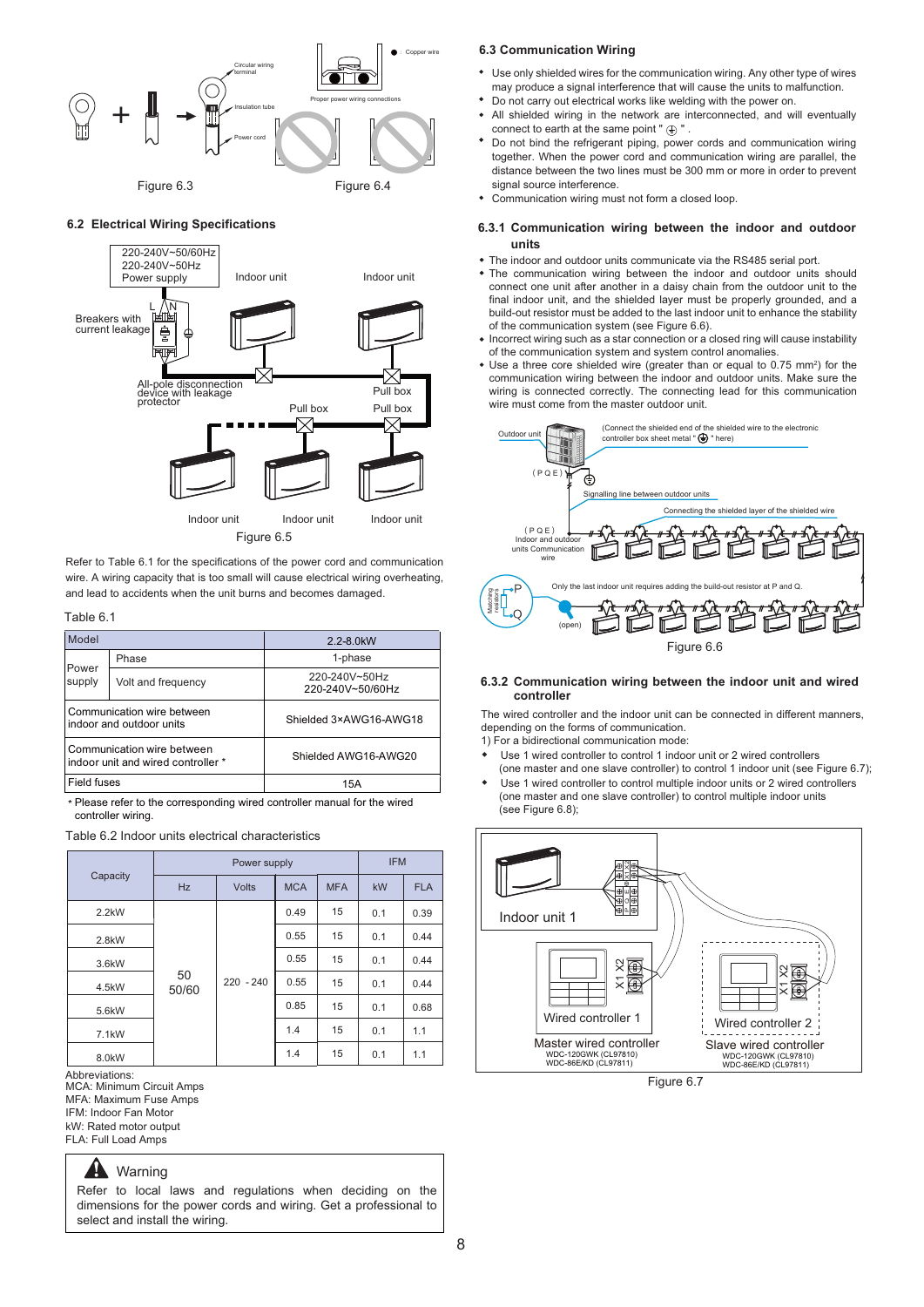

Figure 6.8

2) For a unidirectional communication mode:

Use 1 wired controller to control 1 indoor unit (see Figure 6.9).



Figure 6.9

- The X1/X2, D1/D2 ports on the sides of the main control board and the unidirectional communication port (display board side) are for different types of wired controllers (see Figure 6.10).
- Use the connecting wires (accessories) to connect the D1/D2 terminals.



Figure 6.10

#### **A** Caution

For the specific connection method, refer to the instructions in the corresponding wired controller manual to carry out the wiring and connections.

## **6.4 Handling the Electrical Wiring Connection Points**

- Once the wiring and connections are done, use tie straps to secure the wiring properly so that the connection joint cannot be pulled apart by external force. The connection wiring must be straight out so that the cover of the electrical box is level and can be closed tightly.
- Use professional insulation and sealing materials to seal and protect the perforated wires. Poor sealing may lead to condensation, and entry of small animals and insects that may cause short circuits in parts of the electrical system, causing the system to fail.

#### **7. On-site Configuration**

#### **7.1 Capacity Settings**

Set up the PCB DIP switch on the indoor electric control box to cater to different uses. Once the settings are done, make sure you cut off the main power switch again, and then switch the power on. If the power is not cut off and switched on again, the settings will not be executed.



ENC1 Settings for Capacity DIP Switch:

| <b>DIP Switch Code</b> | Capacity           |
|------------------------|--------------------|
|                        | $2.2$ kW           |
|                        | 2.8kW              |
| っ                      | 3.6kW              |
| ঽ                      | 4.5kW              |
|                        | 5.6kW              |
| 5                      | 7.1 <sub>k</sub> W |
| ิค                     | 8kW                |

## **A** Caution

• The capacity DIP switches have been configured before delivery. Only a professional maintenance personnel should change these settings.

#### **7.2 Address Settings**

When this indoor unit is connected to the outdoor unit, the outdoor unit will automatically allocate the address to the indoor unit. Alternatively, you may use the controller to manually set the address.

- The addresses of any two indoor units in the same system cannot be the same.
- The network address and the indoor unit address are the same, and does not have to be configured separately.
- Once the address settings are completed, mark the address of each indoor unit to facilitate after-sales maintenance.
- The centralized control of the indoor unit is completed on the outdoor unit. For details, refer to the manual on the outdoor unit.

#### **A** Caution

- Once the centralized control function for the indoor unit has been completed on the outdoor unit, the DIP switch on main control panel of the outdoor unit must be set to auto addressing; otherwise, the indoor unit in the system are not controlled by the centralized controller.
- The system can connect up to 64 indoor units (address 0~63) at the same time. Each indoor unit can only have one address DIP switch in the system. The addresses of any two indoor units in the same system cannot be the same. Units that have the same address may malfunction.

#### **7.3 DIP Switch Settings on Main Board**

| 0/1 definition of each dial code switch: |                                                       |    |         |  |  |
|------------------------------------------|-------------------------------------------------------|----|---------|--|--|
| 0 <sub>N</sub><br>g                      | means 0                                               | ON | means 1 |  |  |
| SW1 1                                    |                                                       |    |         |  |  |
| ΩN<br>SW <sub>1</sub><br>[0]             | Cooling mode temperature compensation is 0°C          |    |         |  |  |
| ON<br>SW <sub>1</sub><br>$[1]$           | Cooling mode temperature compensation is 2°C          |    |         |  |  |
| SW1 2                                    |                                                       |    |         |  |  |
| 0 N<br>SW <sub>1</sub><br>[ 0 ]          | EEV at position 96 (steps) in standby in heating mode |    |         |  |  |
| 0 N<br>SW <sub>1</sub><br>「 1 ]          | EEV at position 72 (steps) in standby in heating mode |    |         |  |  |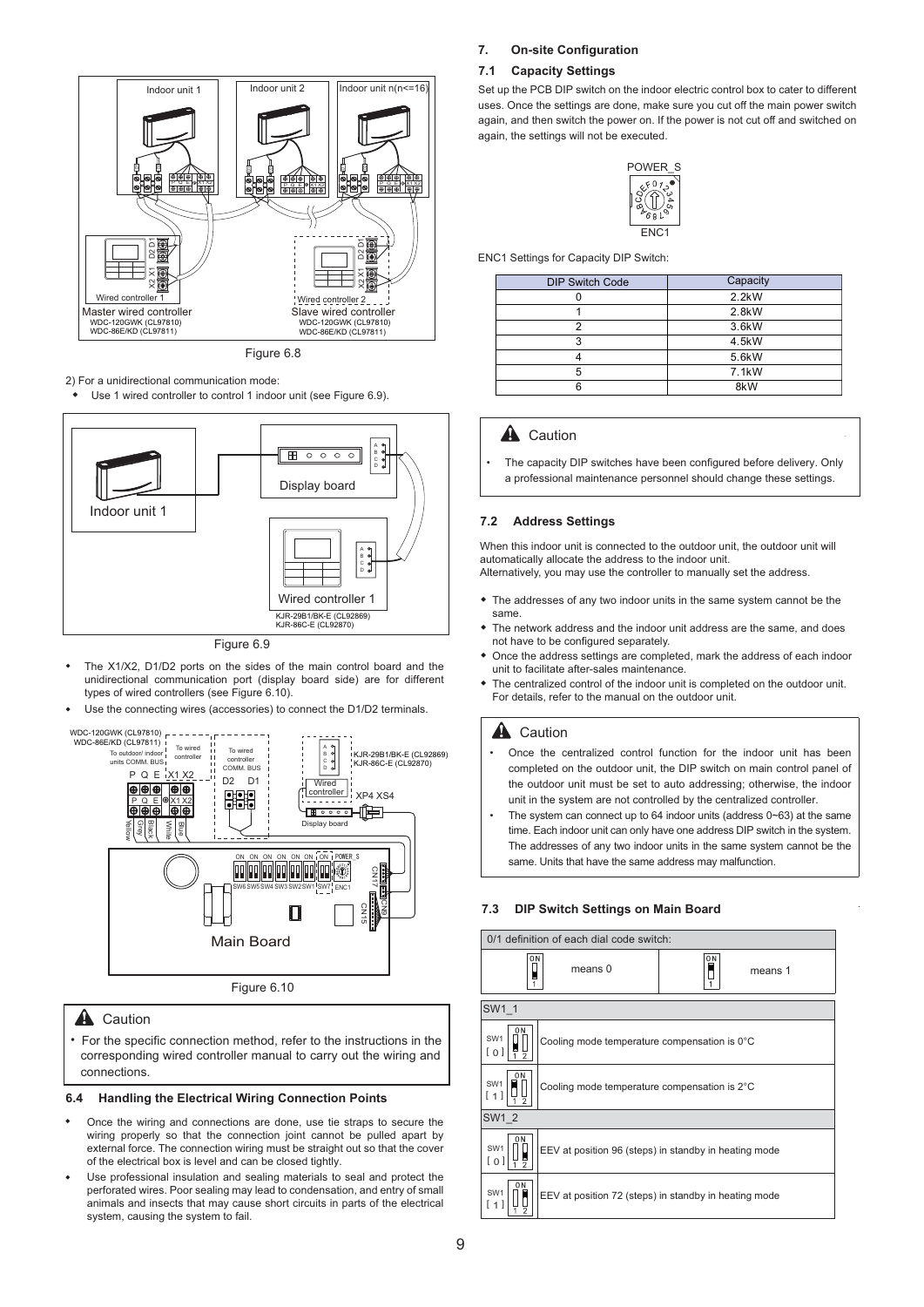| 0N<br>SW <sub>2</sub><br>Factory settings<br>-<br>-<br>[00] | SW <sub>2</sub> |  |
|-------------------------------------------------------------|-----------------|--|
|                                                             |                 |  |

| SW <sub>3</sub> 1                              |                           |  |
|------------------------------------------------|---------------------------|--|
| ON<br>SW <sub>3</sub><br>[0]<br>$\bar{2}$      | Reserved                  |  |
| ON<br>SW <sub>3</sub><br>[1]<br>$\overline{2}$ | Clear indoor unit address |  |
| SW3 2                                          |                           |  |
| 0N<br>SW <sub>3</sub><br>$\frac{1}{2}$<br>[0]  | Reserved                  |  |

| <b>SW4</b>      |                                                             |  |
|-----------------|-------------------------------------------------------------|--|
| ON              | In heating mode when the set temperature has been reached,  |  |
| SW <sub>4</sub> | the fan operates in a 4 minutes off / 1 minute on repeating |  |
| [00]            | cycle                                                       |  |
| 0 <sub>N</sub>  | In heating mode when the set temperature has been           |  |
| SW <sub>4</sub> | reached, the fan operates in an 8 minutes off / 1 minute on |  |
| [01]            | repeating cycle                                             |  |
| 0N              | In heating mode when the set temperature has been           |  |
| SW <sub>4</sub> | reached, the fan operates in a 12 minutes off / 1 minute on |  |
| $[10]$          | repeating cycle                                             |  |
| 0N              | In heating mode when the set temperature has been           |  |
| SW <sub>4</sub> | reached, the fan operates in a 16 minutes off / 1 minute on |  |
| $[11]$          | repeating cycle                                             |  |

|                                | SW <sub>5</sub>                     |                                                                                                       |  |
|--------------------------------|-------------------------------------|-------------------------------------------------------------------------------------------------------|--|
|                                | ON<br>SW <sub>5</sub><br>[00]<br>부분 | In heating mode fan does not run when indoor heat exchanger<br>mid-point temperature is 15°C or below |  |
| 0 N<br>SW <sub>5</sub><br>[01] |                                     | In heating mode fan does not run when indoor heat exchanger<br>mid-point temperature is 20°C or below |  |
|                                | ΟN<br>SW <sub>5</sub><br>$[10]$     | In heating mode fan does not run when indoor heat exchanger<br>mid-point temperature is 24°C or below |  |
|                                | SW <sub>5</sub><br>[11]             | In heating mode fan does not run when indoor heat exchanger<br>mid-point temperature is 26°C or below |  |

| SW <sub>6</sub>                           |                                                                          |  |
|-------------------------------------------|--------------------------------------------------------------------------|--|
| SW6<br>[00]                               | Heating mode temperature compensation is 6°C                             |  |
| 0 <sub>N</sub><br>SW <sub>6</sub><br>[01] | Heating mode temperature compensation is 2°C                             |  |
| 0 N<br>SW6<br>$[10]$                      | Heating mode temperature compensation is 4°C                             |  |
| SW <sub>6</sub><br>[11]                   | Heating mode temperature compensation is 0°C<br>(use follow me function) |  |

SW7: reserved

| J <sub>1</sub><br>ब<br>۱٥ | Auto restart function enabled  |
|---------------------------|--------------------------------|
| 1 ل<br>آ®ا<br>۰           | Auto restart function disabled |

## **Caution**

- All DIP switches (including the capacity DIP switch) have been configured before delivery. Only a professional maintenance personnel should change these settings.
- Improper DIP switch settings may cause condensation, noise, or unexpected system malfunction.

## **7.4 Error Codes and Definitions**

| Frror<br>code  | Content                                                          |
|----------------|------------------------------------------------------------------|
| E <sub>0</sub> | Mode conflict                                                    |
| E <sub>1</sub> | Communication error between indoor and outdoor units             |
| E <sub>2</sub> | Indoor ambient temperature sensor (T1) error                     |
| E <sub>3</sub> | Indoor heat exchanger mid-point temperature sensor<br>(T2) error |
| E4             | Indoor heat exchanger outlet temperature sensor<br>(T2B) error   |
| F <sub>6</sub> | Fan error                                                        |
| F7             | <b>EEPROM</b> error                                              |
| Eb             | Indoor EEV coil error                                            |
| Fd             | Outdoor unit error                                               |
| EE.            | Water level error                                                |
| <b>FE</b>      | Indoor unit has not been assigned an address                     |

## **8. Test Run**

## **8.1 Things to Note Before Test Run**

- Indoor and outdoor units are properly installed;
- Piping and wiring are correct;  $\bullet$
- No leakage from the refrigerant piping system;
- Water discharge is smooth;
- Insulation is complete;
- Grounding line has been properly connected;
- Piping length, and amount of refrigerant filled have been recorded;
- The voltage of the power supply is the same as the rated voltage of the air conditioner;
- No obstacles at the air inlet and outlet of the indoor and outdoor units;
- Cut-off valves for the gas and liquid ends of the outdoor unit are opened;

## **8.2. Test Run**

When the wired/remote controller is used to set the cooling operations of the air conditioner, check the following items one by one. If there is a fault, troubleshoot according to the manual.

- $\bullet$ Function keys of the wired/remote controller are operating normally;
- Room temperature regulation is normal;
- LED indicator is on;
- Water discharge is normal;
- No vibration and strange sounds during operation;

Note: Once the power is connected, when the unit is turned on or started immediately after the unit is turned off, the air conditioner has a protective function which delays the start of the compressor.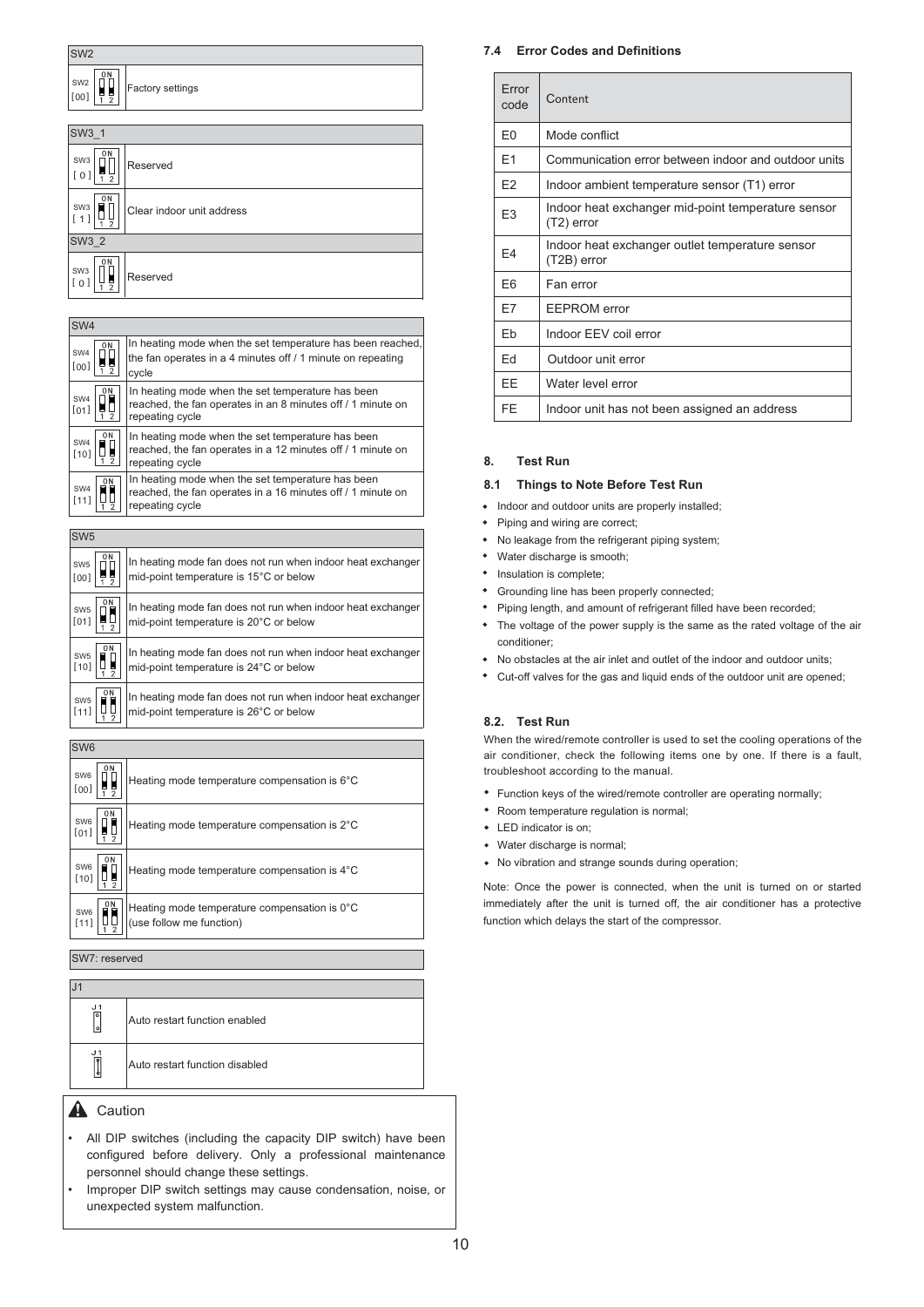## **Operation Manual**

There are two types of precautions as described below:

Warning: Failure to comply may lead to death or serious injury. Caution: Failure to comply may lead to injury or damage of the unit. Depending on the situation, this may also lead to serious injury. Once the installation is completed, please keep the manual properly for future reference. When this air conditioner is handed over to other users, make sure that the manual is included with the handover.

## **A** Warning

- - Do not use this unit in locations where flammable gas may exist. If flammable gas comes into contact with the unit, a fire may occur, which could result in serious injury or death.
- - If this unit exhibits any abnormal behavior (such as emitting smoke) there is a danger of serious injury. Disconnect the power supply and contact your supplier or service engineer immediately.
- - The refrigerant in this unit is safe and should not leak if the system is designed and installed properly. However, if a large amount of refrigerant leaks into a room, the oxygen concentration will decrease rapidly, which can cause serious injury or death. The refrigerant used in this unit is heavier than air, so the danger is greater in basements or other underground spaces. In the event of a refrigerant leak, turn off any devices that produce a naked flame and any heating devices, ventilate the room, and contact your supplier or service engineer immediately.
- - Toxic fumes may be produced if the refrigerant in this unit comes into contact with naked flames (such as from a heater, gas stove/burners, or electric appliances).
- - If this unit is used in the same room as a cooker, stove, hob, or burner, ventilation for sufficient fresh air must be ensured, otherwise the oxygen concentration will fall, which may cause injury.
- - Dispose of this unit's packaging carefully, so children cannot play with it. Packaging, especially plastic packaging, can be dangerous, can cause serious injury or death. Screws, staples and other metal packaging components can be sharp and should be disposed of carefully to avoid injury.
- - Do not attempt to inspect or repair this unit yourself. This unit should only be serviced and maintained by a professional air conditioning service engineer. Incorrect servicing or maintenance can cause electric shocks, fire or water leaks.
- - This unit should only be re-positioned or re-installed by a professional technician. Incorrect installation can lead to electric shocks, fire or water leaks. The installation and grounding of electrical appliances should only be carried out by licensed professionals. Ask your supplier or installation engineer for further information.
- - Do not allow this unit or its remote controller to come into contact with water, as this can lead to electric shocks or fire.
- - Turn off the unit before cleaning it to avoid electric shocks. Otherwise, an electric shock and injury may result.
- To avoid electric shocks and fires, install an earth leakage detector.
- - Do not use paint, varnish, hair spray, other flammable sprays or other liquids that may give off flammable fumes/vapor near this unit, as doing so can cause fires.
- When replacing a fuse, ensure that the new fuse to be installed completely complies with requirements.
- - Do not open or remove the unit's panel when the unit is powered on. Touching the unit's internal components while the unit is powered on can lead to electric shocks or injuries caused by moving parts such as the unit's fan.
- $\bullet$ Ensure that the power supply is disconnected before any servicing

or maintenance is carried out.

- - Do not touch the unit or its remote controller with wet hands, as doing so can lead to electric shocks.
- -Do not allow children to play near this unit, as doing so risks injury.
- - Do not insert your fingers or other objects into the unit's air inlet or air outlet to avoid injury or damage to the equipment.
- $\bullet$  Do not spray any liquids onto the unit or allow any liquids to drip onto the unit.
- -Do not place vases or other liquid containers on the unit or in places where liquid could drip onto it. Water or other liquids that come into contact with the unit can lead to electric shocks or fires.
- - Do not remove the remote controller's front or back overs and do not touch the remote controller's internal components, as doing so can cause injury. If the remote controller stops working, contact your supplier or service engineer.
- - Ensure that the unit is properly grounded, otherwise electric shocks or a fire may result. Electrical surges (such as those that can be caused by lightning) can damage electrical equipment. Ensure that suitable surge protectors and circuit breakers are properly installed, otherwise electric shocks or a fire may result.
- - Dispose of this unit properly and in accordance with regulations. If electrical appliances are disposed of in landfills or dumps, hazardous substances can leak into the groundwater and thus enter the food chain.
- - Do not use the unit until the qualified technician instructs you that it is safe to do so.
- - Do not place appliances that produce naked flames in the path of the airflow from the unit. The airflow from the unit may increase the rate of combustion, which may cause a fire and cause serious injury or death. Alternatively, the airflow may cause incomplete combustion which can lead to reduced oxygen concentration in the room, which can cause serious injury or death.

## **A** Caution

- Only use the air conditioner for its intended purpose. This unit should not be used to provide refrigeration or cooling for food, plants, animals, machinery, equipment or art.
- - Do not insert your fingers or other objects into the unit's air inlet or air outlet to avoid injury or damage to the equipment.
- - The fins on the unit's heat exchanger are sharp and can cause injury if touched. To prevent injury, when the unit is being serviced, gloves should be worn or the heat exchanger should be covered.
- - Do not place items which might be damaged by moisture under the unit. When the humidity is greater than 80% or if the drain pipe is blocked or the air filter is dirty, water could drip from the unit and damage objects placed under the unit.
- Ensure that the drain pipe functions properly. If the drain pipe is blocked by dirt or dust, water leaks may occur when the unit is running in cooling mode. If this happens, turn the unit off and contact your supplier or service engineer.
- - Do not touch the internal parts of the controller. Do not remove the front panel. Some internal parts may cause injury or be damaged.
- - Ensure that children, plants and animals are not directly exposed to the airflow from the unit.
- - When fumigating a room with insecticide or other chemicals, cover the unit well and do not run it. Failure to observe this caution could lead to chemicals getting deposited inside the unit and later emitted from the unit when it running, endangering the health of any room occupants.
- - Do not dispose of this product as unsortedwaste. It must be separately collectedand processed. Ensure that allapplicable legislation regarding thedisposal of refrigerant, oil and othermaterials is adhered to. Contact your local waste disposal authority forinformation about disposal procedures.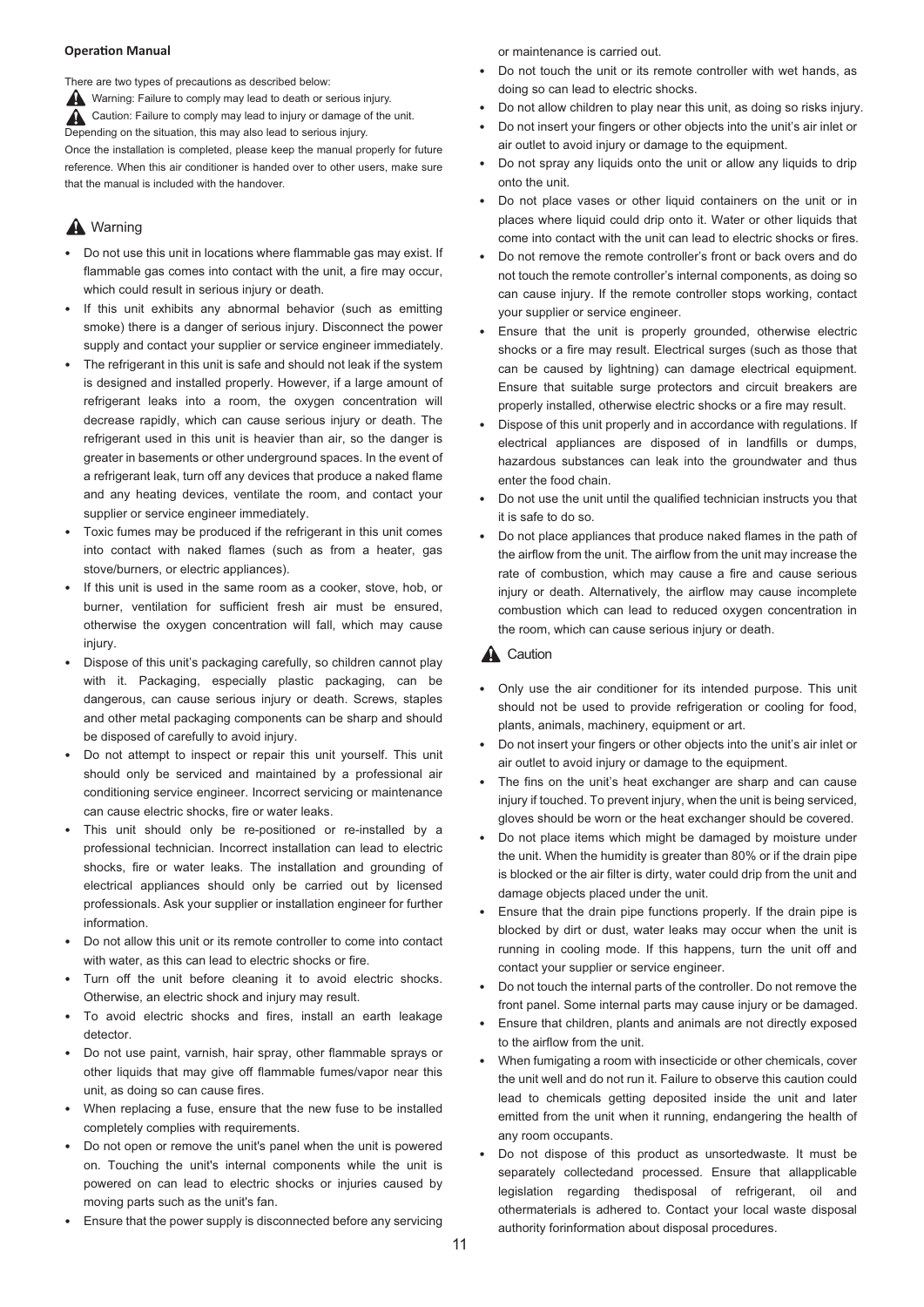- - To avoid damaging the remote controller, exercise caution when using it and replacing its batteries. Do not place objects on top of it.
- - Do not place appliances that have naked flames under or near the unit, as heat from the appliance can damage the unit.
- $\bullet$  Do not place the unit's remote controller in direct sunlight. Direct sunlight can damage the remote controller's display.
- - Do not use strong chemical cleaners to clean the unit, as doing so can damage the unit's display or other surfaces. If the unit is dirty or dusty, use a slightly damp cloth with very diluted and mild detergent to wipe the unit. Then, dry it with a dry cloth.
- -Children shall not play with the appliance.

## **9. Part Names**

The figure shown above is for reference only and may be slightly different from the actual product.

#### Air Outlet Louver (adjustable)

For in-situ adjustment to three-direction or two-direction,please contact the local dealer.

#### • F4 version

 Vertical unit with casing. The air intake is on the front and the air outlet on top for installing on a wall or with feet on the floor.



*Figure 9.1*

#### $\bullet$  F<sub>5</sub> version

 Vertical unit with casing. The air intake is at the bottom and the air outlet on top for installing on a wall or with feet on the floor.



*Figure 9.2*

#### • F3 version

 The vertical unit is concealed in the wall after installation, with air intake from the bottom and air delivery at the top.



*Figure 9.3*

#### **10. Air Conditioner Operations and Performance**

The operating temperature range under which the unit runs stablyare given in below table.

| Mode    | Indoor temperature                                                                                      |  |
|---------|---------------------------------------------------------------------------------------------------------|--|
| Cooling | $17-32$ °C<br>If the indoor humidity is above 80%, condensation<br>may form on the surface of the unit. |  |
| Heating | $\leq$ 27°C.                                                                                            |  |

## **A** Caution

 The unit performs stably in the temperature range given in above table. If the indoor temperature is outside the unit's normal operating range, it may stop running and display an error code.

To ensure the desired temperature is achieved efficiently, ensure that:

- All windows and door are closed.  $\bullet$
- The airflow direction is adjusted to work in running mode. The air filter is clean.  $\bullet$

Please note how you can best save energy and achieve the best cooling/heating effect.

Regularly clean air filters inside indoor units.  $\bullet$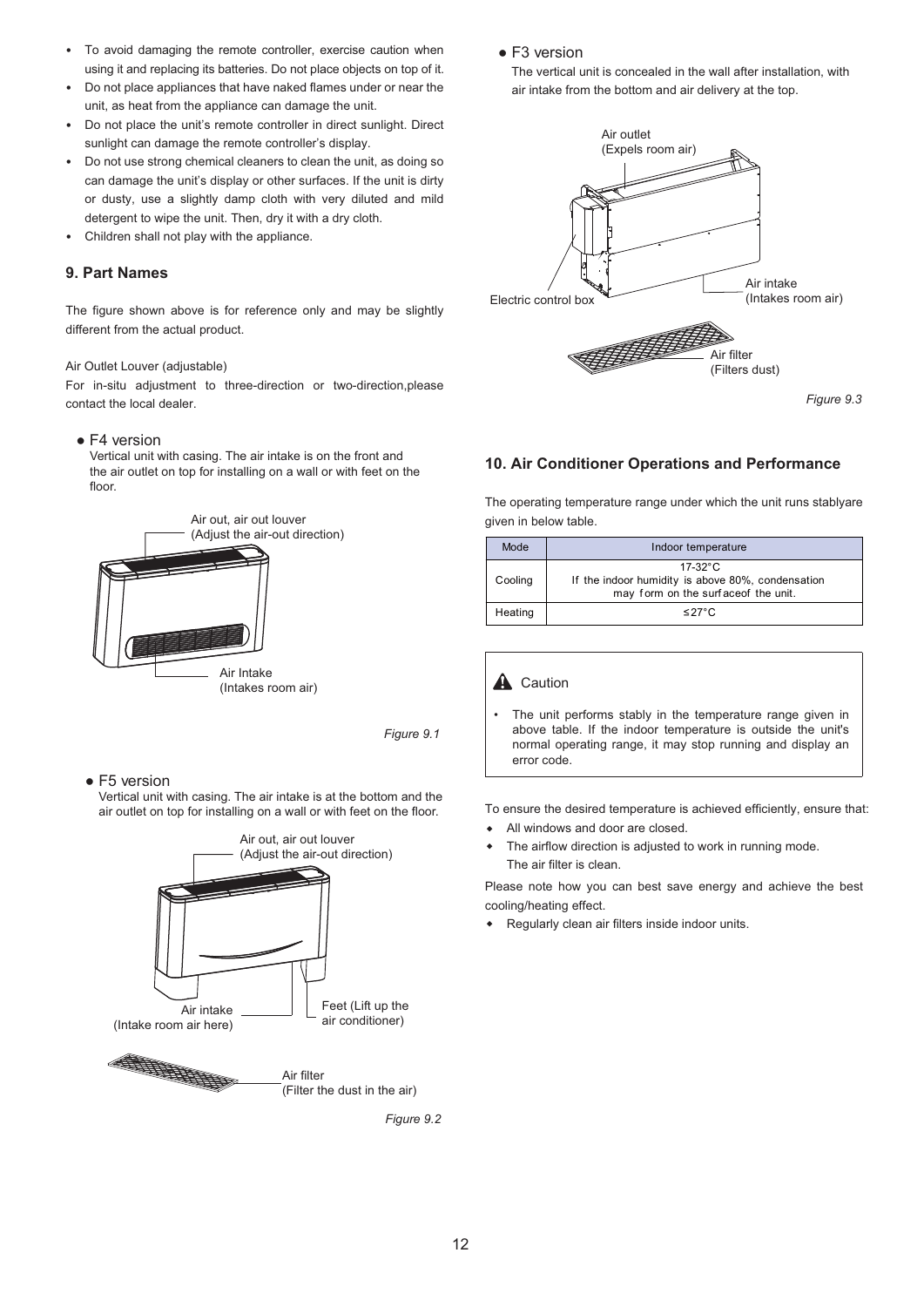

Avoid too much outdoor air coming into air-conditioned spaces.



Note that outlet air is cooler or heater than set room temperature. Avoid direct exposure to outlet air as it may be too cool or hot.  $\bullet$ 



Figure 10.3

Maintain a proper air distribution.Air outlet louvers should be used to adjust the direction of outlet airflow, as doing so might ensure more efficient operation.  $\bullet$ 





## **11. Maintenance**

## **A** Caution

- Before you clean the air conditioner, ensure it is powered off. • Check that the wiring is undamaged and connected.
- Use a dry cloth to wipe the indoor unit and remote controller. • A wet cloth may be used to clean the indoor unit if it is very
- dirty. • Never use a damp cloth on the remote controller.
- Do not use a chemically treated duster on the unit or leave this type of material on the unit to avoid damaging the finish.
- Do not use benzene, thinner, polishing powder, or similar solvents for cleaning. These may cause the plastic surface to crack or warp.
- **Method for cleaning the air filter**
	- a. The air filter can prevent the dust or other particles from entering the unit. If the filter is blocked, the unit will not work well. Clean the filter every two weeks when you use it regularly.
	- b. If the air conditioner is positioned in a dusty place, clean the filter often.
	- c. Replace the filter if it is too dusty to clean (the replaceable air filter is an optional fitting).
- 1. Take out the air intake grille
- Remove the bolts, push the grille switches simultaneously, as indicated in Figure 11.1. Then pull down the air intake grille (together with the air filter, as shown in Figure 11.2). Pull the air intake grille down to 15°, and lift it up to remove the grille.  $\bullet$



Figure 11.1



Figure 11.2

## $\mathbf A$  Caution

- The control box cables originally connected to the electrical terminals on the main body must be removed, as indicated above.
- 2. Dismantle the air filter.
- 3. Clean the air filter

Dusts will accumulate on the filter along with the unit operation, and need to be removed from the filter,or the unit would not function effectively.

Clean the filter every two weeks when you use the unit regularly. Clean the air filter with a vacuum cleaner or water.

- a. The air intake side should face up when using a vacuum cleaner. (Refer to Figure 11.3)
- b. The air intake side should face down when using clean water. (Refer to Figure 11.4)

For excessive dusts, use a soft brush and natural detergent to clean it and dry in a cool place.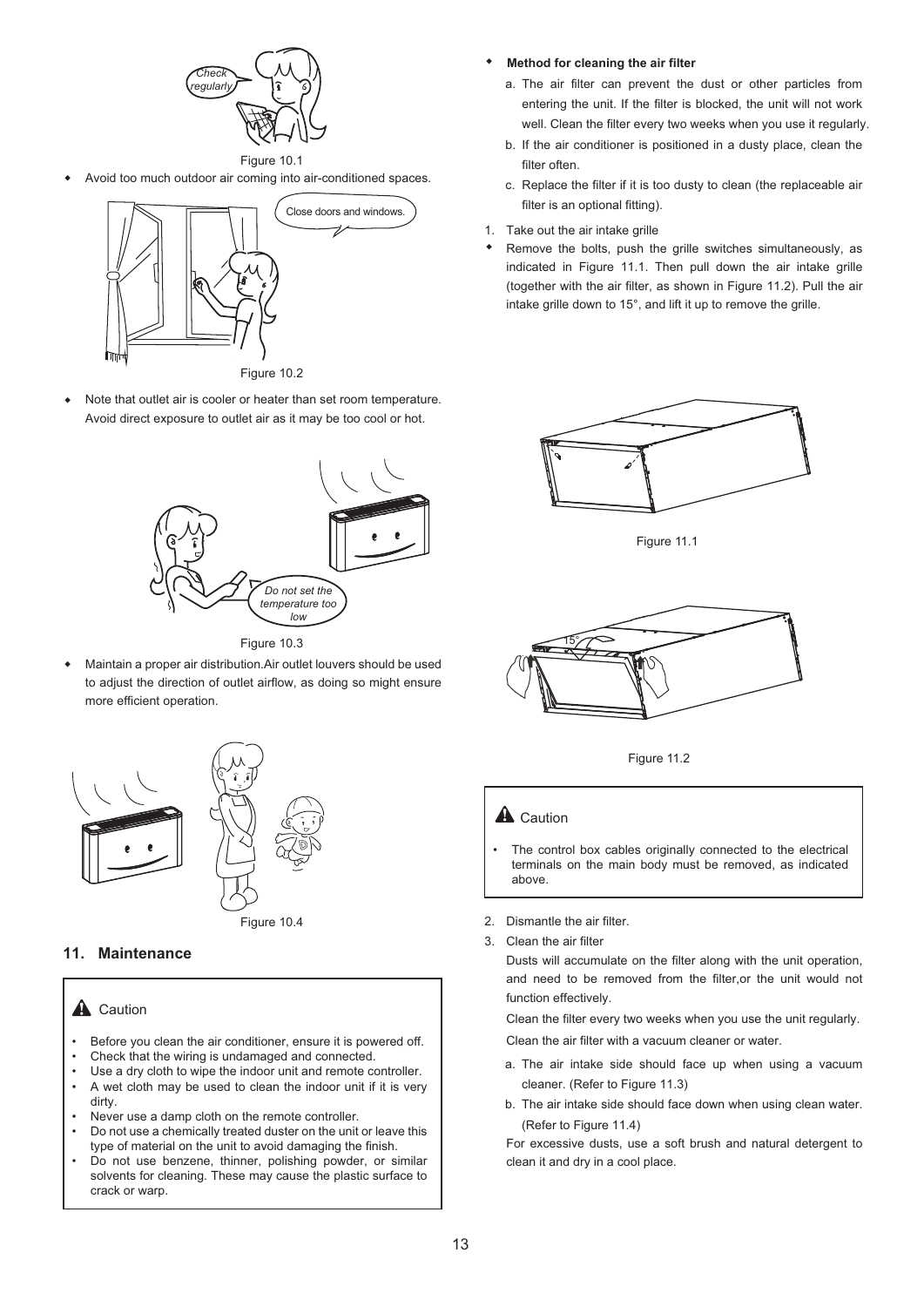





Figure 11.4

## **A** Caution

- Do not dry out the air filter under direct sunshine or with fire. • The air filter should be installed before the unit body installation.
- 4. Re-install the air filter.
- 5. Install and close the air inlet grille by reversing steps 1 and 2, and connect the control box cables to the corresponding terminals in the main body.
- **Maintenance before stopping using the unit for a long time (e.g., at the end of a season)**  $\bullet$ 
	- a. Let the indoor units run in fan only mode for about half a day to dry the interior of the unit.
	- b. Clean the air filter and indoor unit casing.
	- c. Refer to "Cleaning the air filter" for details. Install cleaned air filters back in their original positions.
	- d. Turn off the unit with the ON/OFF button on the remote controller, and then unplug it.

## **A** Caution

- When the power switch is connected, some energy will be consumed even if the unit is not running. Disconnect the power to save energy.
- A degree of dirt will accumulate when the unit has been used several times, which will require cleaning.
- Take of the batteries from the remote controller.

#### $\bullet$ **Maintenance after a long period of non-use**

- a. Check for and remove anything that might be blocking the inlet and outlet vents of the indoor units and outdoor units.
- b. Clean the unit casing and clean the filter. Refer to [Cleaning the filter] and "Cleaning the filter" for instructions. Re-install the filter before running the unit.
- c. Turn on the power at least 12 hours before you want to use the unit to ensure it works properly. As soon as the power is turned on, the remote control display appears.

## **12. Symptoms That Are Not Faults**

The following symptoms may be experienced during the normal operation of the unit and are not considered faults. Note: If you are not sure whether a fault has occurred, contact your supplier or service engineer immediately.

#### **Symptom 1: The unit will not run**

Symptom: When the ON/OFF button on the remote controller is pressed, the unit does not immediately start running.  $\bullet$ 

Cause: to protect certain system components, system start-up or re-start is intentionally delayed for up to 12 minutes under some operating conditions. If the OPERATION LED on the unit's panel is lighting, the system is working normally and the unit will start after the intentional delay is complete.

Heating mode is running when the following panel lights are on:operation and the "DEF./FAN LED indicator.  $\bullet$ 

Cause: the indoor unitactivates protective measures because of the low outlet temperature.

#### **Symptom 2: The unit emits white mist**

- White mist is generated and emitted when the unit starts to operate in a very humid environment. This phenomenon will stop once the humidity in the room is reduced to normal levels.  $\bullet$
- The unit occasionally emits white mist when it runs in heating mode. This occurs when the system finishes periodic defrosting. Moisture that may accumulate on the unit's heat exchanger coil during defrosting becomes mist and is emitted from the unit.  $\bullet$

#### **Symptom 4: Dust is emitted from the unit**

This can occur when the unit first runs after a long idle period.  $\bullet$ 

#### **Symptom 5: The unit gives off a strange odor**

If smells such as those of strong-smelling food or tobacco smoke are present in the room, they can enter the unit, leave trace deposits on the unit's internal components, and later be emitted from the unit.

## **13. Troubleshooting**

#### **13.1 General**

- Sections 13.2 and 13.3 describe some initial troubleshooting steps that can be taken when an error occurs. If these steps do not resolve the issue, arrange for a professional technician to investigate the problem. Do not attempt further investigations or troubleshooting yourself.  $\bullet$
- If any of the following errors occur, power the unit off, contact a professional technician immediately and do not attempt troubleshooting yourself:  $\bullet$ 
	- a. A safety device such as a fuse or circuit breaker frequently blows/trips.
	- b. An object or water enters the unit.
	- c. Water is leaking from the unit.

## **A** Caution

• Do not attempt to inspect or repair this unit by yourself. Arrange for a qualified technician to carry out all servicing and maintenance.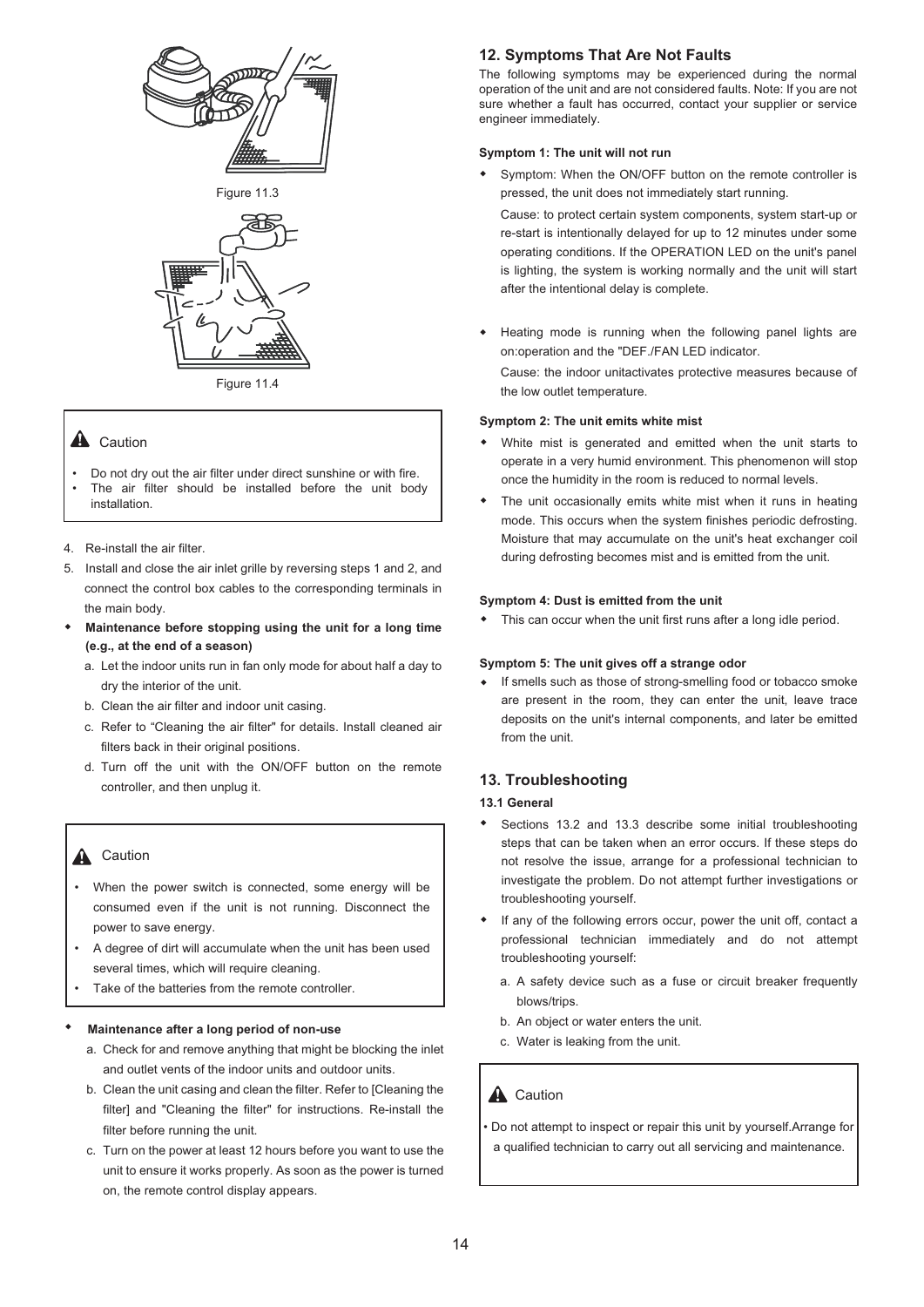## **13.2 Unit Troubleshooting**

| Symptom                                | Possible causes<br>Troubleshooting steps                                   |                                                                                                                                                                                                                                                                                                                                                  |  |  |
|----------------------------------------|----------------------------------------------------------------------------|--------------------------------------------------------------------------------------------------------------------------------------------------------------------------------------------------------------------------------------------------------------------------------------------------------------------------------------------------|--|--|
|                                        | A power cut has occurred (the power to the<br>premises has been cut-off).  | Wait for the power to come back on.                                                                                                                                                                                                                                                                                                              |  |  |
| The unit does not start                | The unit is powered off.                                                   | Power on the unit. This indoor unit forms part of an air<br>conditioning system that has multiple indoor units that<br>are all connected. The indoor units cannot be powered<br>on individually - they are all connected to one, single<br>power switch. Ask a professional technician for advice<br>regarding how to safely power on the units. |  |  |
|                                        | The power switch fuse may have burned out.                                 | Replace the fuse.                                                                                                                                                                                                                                                                                                                                |  |  |
|                                        | The remote controller's batteries aredead.                                 | Replace the batteries.                                                                                                                                                                                                                                                                                                                           |  |  |
| Air flows normally but<br>doesn't cool | The temperature setting is not correct.                                    | Set the desired temperature on theremote controller.                                                                                                                                                                                                                                                                                             |  |  |
|                                        | Arrange for a professional technician to check the following:              |                                                                                                                                                                                                                                                                                                                                                  |  |  |
|                                        | • Too much or too little refrigerant.                                      |                                                                                                                                                                                                                                                                                                                                                  |  |  |
| The unit starts or                     | • No gas in the refrigerant circuit.                                       |                                                                                                                                                                                                                                                                                                                                                  |  |  |
| stops frequently                       | • The outdoor unit comp ressors have malfunctioned.                        |                                                                                                                                                                                                                                                                                                                                                  |  |  |
|                                        | • The power supply voltage is too high or too low.                         |                                                                                                                                                                                                                                                                                                                                                  |  |  |
|                                        | • There is a blockage in the piping system.                                |                                                                                                                                                                                                                                                                                                                                                  |  |  |
|                                        | Doors or windows are open.                                                 | Close the doors and windows.                                                                                                                                                                                                                                                                                                                     |  |  |
|                                        | Sunlight is shining directly onto theunit.                                 | Close shutters/blinds to shield the unitfrom direct<br>sunlight.                                                                                                                                                                                                                                                                                 |  |  |
|                                        | The room contains many heat sources such<br>as computers or refrigerators. | Turn off some of the computers during the hottest part<br>of the day.                                                                                                                                                                                                                                                                            |  |  |
|                                        | The unit's air filter is dirty.                                            | Clean the filter.                                                                                                                                                                                                                                                                                                                                |  |  |
| Low cooling effect                     | The outside temperature is unusually high.                                 | The cooling capacity of the system reduces as the<br>outdoor temperature rises and the system may not<br>provide sufficient cooling if the local climate conditions<br>are not considered when the system's outdoor units<br>were selected.                                                                                                      |  |  |
|                                        | Engage a professional air conditioning engineer to check the following:    |                                                                                                                                                                                                                                                                                                                                                  |  |  |
|                                        | • The unit's heat exchanger is dirty.                                      |                                                                                                                                                                                                                                                                                                                                                  |  |  |
|                                        | • The unit's air inlet or outlet is blocked.                               |                                                                                                                                                                                                                                                                                                                                                  |  |  |
|                                        | • A refrigerant leak has occurred.                                         |                                                                                                                                                                                                                                                                                                                                                  |  |  |
|                                        | Doors or windows are not completelyclosed.                                 | Close doors and windows.                                                                                                                                                                                                                                                                                                                         |  |  |
| Low heating effect                     | Arrange for a professional technician to check the following:              |                                                                                                                                                                                                                                                                                                                                                  |  |  |
|                                        | A refrigerant leak has occurred.                                           |                                                                                                                                                                                                                                                                                                                                                  |  |  |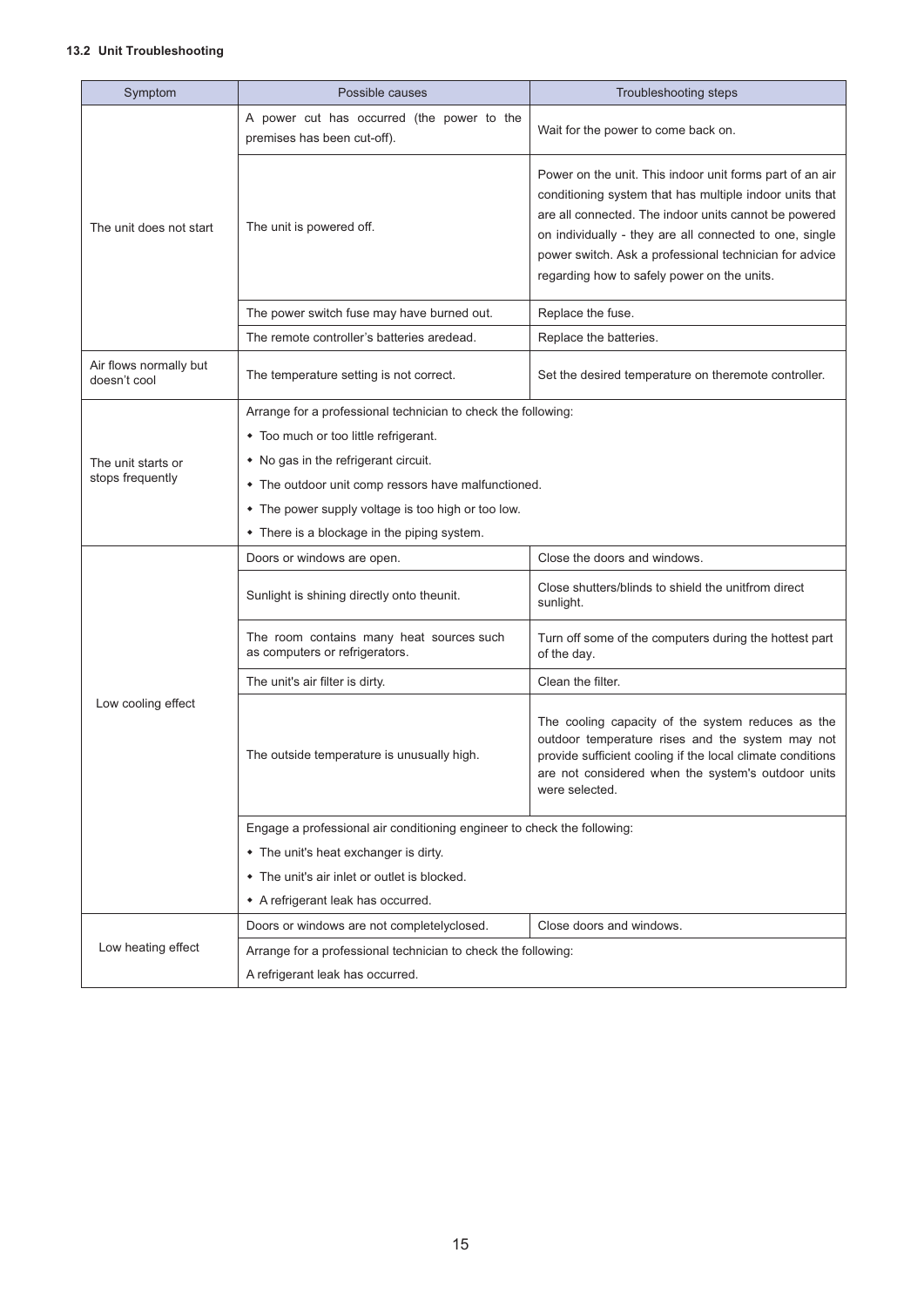#### **13.3 Remote Controller Troubleshooting**

#### Warning:

Certain troubleshooting steps that a professional technician may perform when investigating an error are described in this owner's manual for reference only. Do not attempt to undertake these steps yourself – arrange for a professional technician to investigate the problem.

If any of the following errors occur, power the unit off and contact a professional technician immediately. Do not attempt troubleshooting yourself: A safety device such as a fuse or circuit breaker frequently blows/trips.  $\bullet$ 

- An object or water enters the unit.  $\bullet$
- Water is leaking from the unit.  $\bullet$

| Symptom                                                                                   | Possible causes                                                                                                                                                                   | Troubleshooting steps                                                                                                                                                  |
|-------------------------------------------------------------------------------------------|-----------------------------------------------------------------------------------------------------------------------------------------------------------------------------------|------------------------------------------------------------------------------------------------------------------------------------------------------------------------|
|                                                                                           | Check whether the MODE indicated on the<br>display is "AUTO".                                                                                                                     | In automatic mode, the air conditioner<br>will automatically change the fan's<br>speed.                                                                                |
| The fan speed cannot beadjusted                                                           | Check whether the MODE indicated on the<br>display is "DRY".                                                                                                                      | When dry mode is selected, theair<br>conditioner automatically adjusts the fan<br>speed. (The fan speed can beselected<br>during "COOL", "FAN ONLY", and<br>"HEAT".)   |
| controller<br>signalis<br>The<br>remote<br>not<br>transmitted even when the ON/OFF button | A power cut has occurred (the power to the<br>premises has been cut-off).                                                                                                         | Wait for the power to come back on.                                                                                                                                    |
| is pushed                                                                                 | The remote controller's batteries are                                                                                                                                             | Replace the batteries.                                                                                                                                                 |
| The indication on the display disappears<br>after a certain time                          | Check whether the timer operation has come to<br>an end when TIMER OFF is indicated on the<br>display.                                                                            | The air conditioner operation will stop up<br>to the set time.                                                                                                         |
| The TIMER ON indicator goes off after a<br>certain time                                   | Check whether the timer operation has come to<br>an end when TIMER ON is indicated on the<br>display.                                                                             | Up to the set time, the air conditioner will<br>automatically startand the appropriate<br>indicator will gooff.                                                        |
| No receiving soundfrom the indoor unit<br>whenthe ON/OFF button is pressed                | Check whether the signal transmitter of the<br>remote controller is properly directed to the<br>infrared signal receiver of the indoor unit when<br>the ON/OFF button is pressed. | Directly transmit the signal transmitter of<br>the remote controller to the infrared<br>signal receiver of the indoor unit, and<br>then press the ON/OFF button twice. |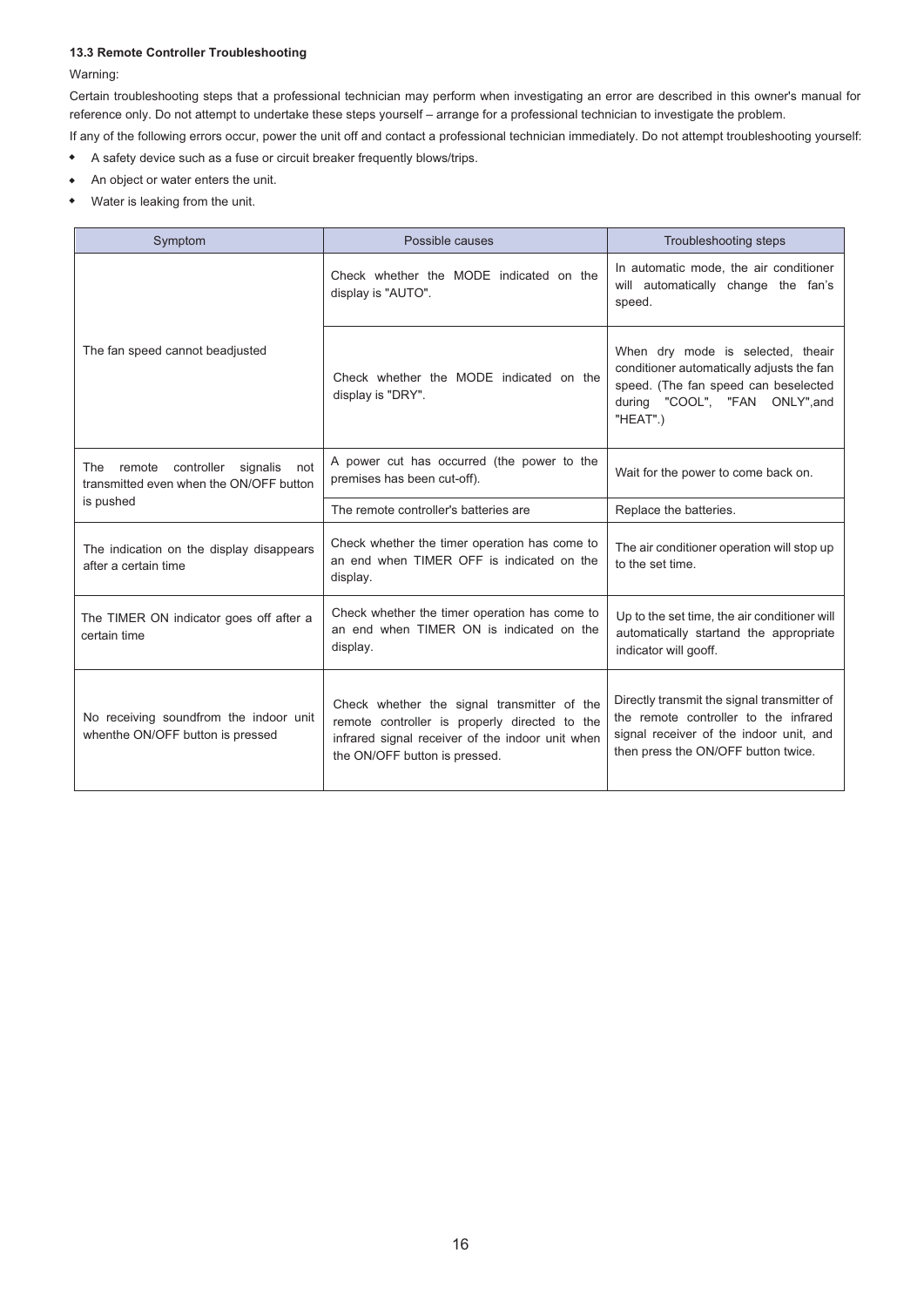## **13.4 Error Codes**

With the exception of a mode conflict error, contact your supplier or service engineer if any of the error codes listed in the following table are displayed on the unit's display panel. If the mode conflict error is displayed and persists, contact your supplier or service engineer. These errors should only be investigated by a professional technician. The descriptions are provided in this manual for reference only.

| Content                                                                  | Digital display output | Possible causes                                                                                                                                                                                                                        |  |
|--------------------------------------------------------------------------|------------------------|----------------------------------------------------------------------------------------------------------------------------------------------------------------------------------------------------------------------------------------|--|
| Mode conflict                                                            | E <sub>0</sub>         | • The indoor unit's operating mode conflicts with that of the outdoor<br>units.                                                                                                                                                        |  |
| Communication error<br>between indoor and<br>outdoor units               | E1                     | • Communication wires between indoor and outdoor units not<br>connected properly.<br>* Interference from high voltage wires or other sources of<br>electromagnetic radiation.<br>• Communication wire too long.<br>• Damaged main PCB. |  |
| Indoor ambient<br>temperature sensor<br>$(T1)$ error                     | E2                     |                                                                                                                                                                                                                                        |  |
| Indoor heat<br>exchanger mid-point<br>temperature sensor<br>$(T2)$ error | E <sub>3</sub>         | • Temperature sensor not connected properly or has malfunctioned.<br>• Damaged main PCB.                                                                                                                                               |  |
| Indoor heat<br>exchanger outlet<br>temperature sensor<br>(T2B) error     | E <sub>4</sub>         |                                                                                                                                                                                                                                        |  |
| Fan error                                                                | E <sub>6</sub>         | • Fan stuck or blocked.<br>• Fan motor not connected properlyor has malfunctioned.<br>• Power supply abnormal.<br>• Damaged main PCB.                                                                                                  |  |
| <b>EEPROM</b> mismatch                                                   | E7                     | • Damaged main PCB.                                                                                                                                                                                                                    |  |
| EEV error                                                                | Eb                     | • Line loosened or broken.<br>• The electronic expansion valve in stuck.<br>• Damaged main PCB.                                                                                                                                        |  |
| Outdoor unit error                                                       | Ed                     | • Outdoor unit error.                                                                                                                                                                                                                  |  |
| Water level error                                                        | <b>EE</b>              | • Water level float stuck.<br>• Water level switch not connected properly.<br>• Damaged main PCB.<br>• Drain pump has malfunctioned.                                                                                                   |  |
| The indoor unit has<br>not been assigned<br>an address                   | <b>FE</b>              | • Indoor unit has not been assigned an address.                                                                                                                                                                                        |  |

#### Notes:

Flashing rapidly means flashing twice per second; flashing slowly means flashing once per second.